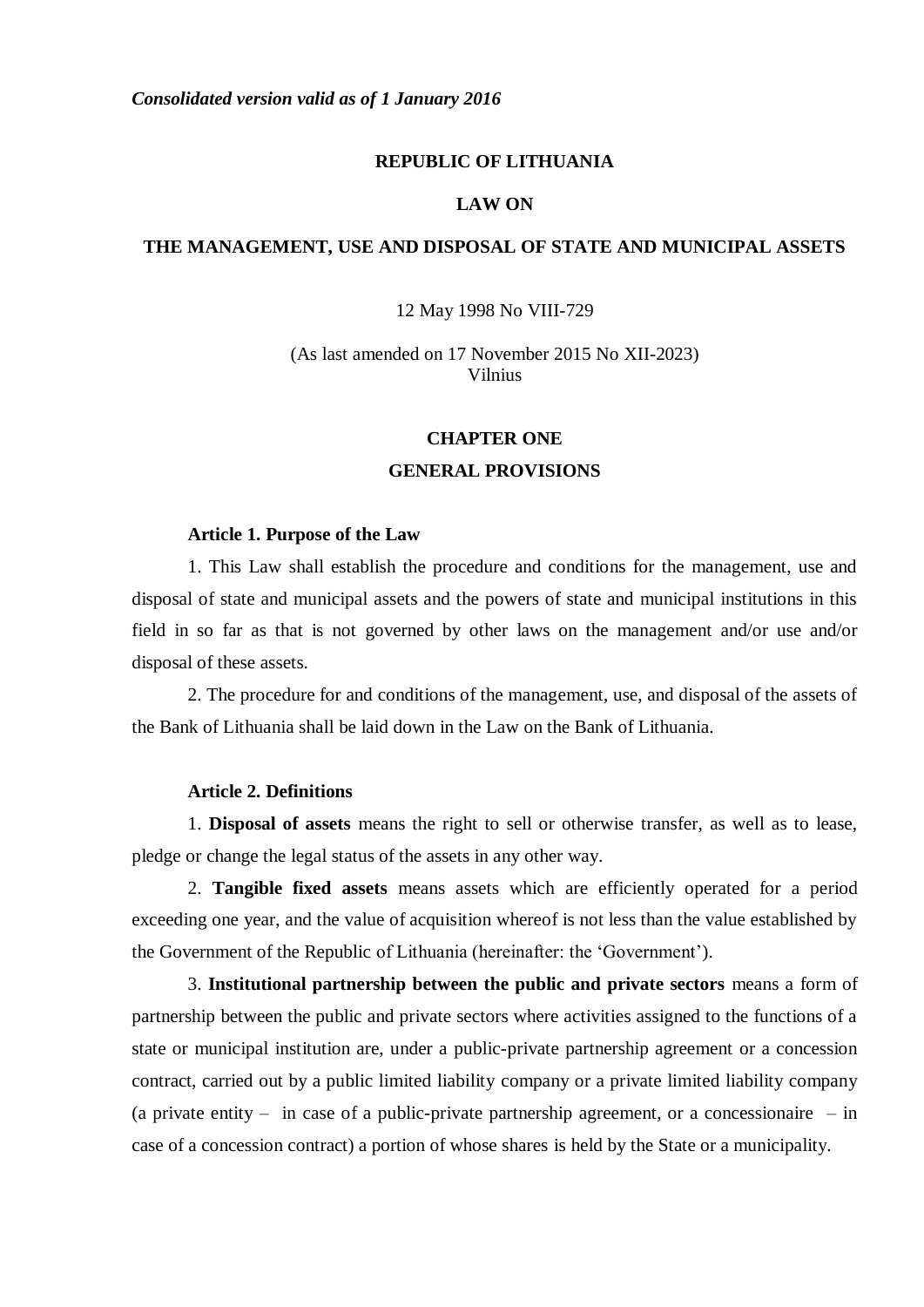4. **Residual materials** means usable units, parts, precious metals, precious stones, secondary raw materials, building and other materials which remain after dismantling the assets intended for liquidation.

5. **Tangible current assets** means assets which are efficiently operated for a period not exceeding one year, or the value of acquisition whereof is less than the value of tangible fixed assets established by the Government.

6. **Assets** means tangible, intangible and financial valuables.

7. **Liquidation of assets** means the taking of written-off assets to the dumping grounds or destruction thereof in accordance with the procedure established by the Government.

8. **Use of assets** means the application of useful characteristics of assets to meet the needs of the user.

9. **Write-off of assets** means the withdrawal of assets from circulation or from storage facilities documented in accordance with the procedure established by the Government, where these assets are transferred or liquidated.

10. **Right of trust** means the right of a state or municipal institution, the Bank of Lithuania, a state or municipal enterprise, establishment and organisation, in accordance with the procedure and conditions laid down in their articles of association (regulations), as well as statutory acts regulating the activities of state or municipal enterprises, establishments and organisations, to manage and use the assets transferred by the State or municipalities and dispose of them without prejudice to laws and the rights and interests of other persons. Other legal persons shall manage, use and dispose of the assets transferred to them by the right of trust by the State or a municipality to the extent and in accordance with the procedure and conditions specified in Articles 10 or 12 of this Law and in a trust agreement.

11. **Management of assets** means the right to exercise a physical and economic influence over the assets in accordance with the procedure set forth by laws.

12. **Asset manager** means state or municipal institutions, the Bank of Lithuania, a state or municipal enterprise, establishment or organisation and, in the cases specified in Articles 10 or 12 of this Law, other legal persons managing, using or disposing of state or municipal assets by the right of trust or ownership.

#### **Article 3. Composition of state assets**

- 1. State assets may be:
- 1) tangible fixed assets;
- 2) intangible assets;
- 3) financial assets;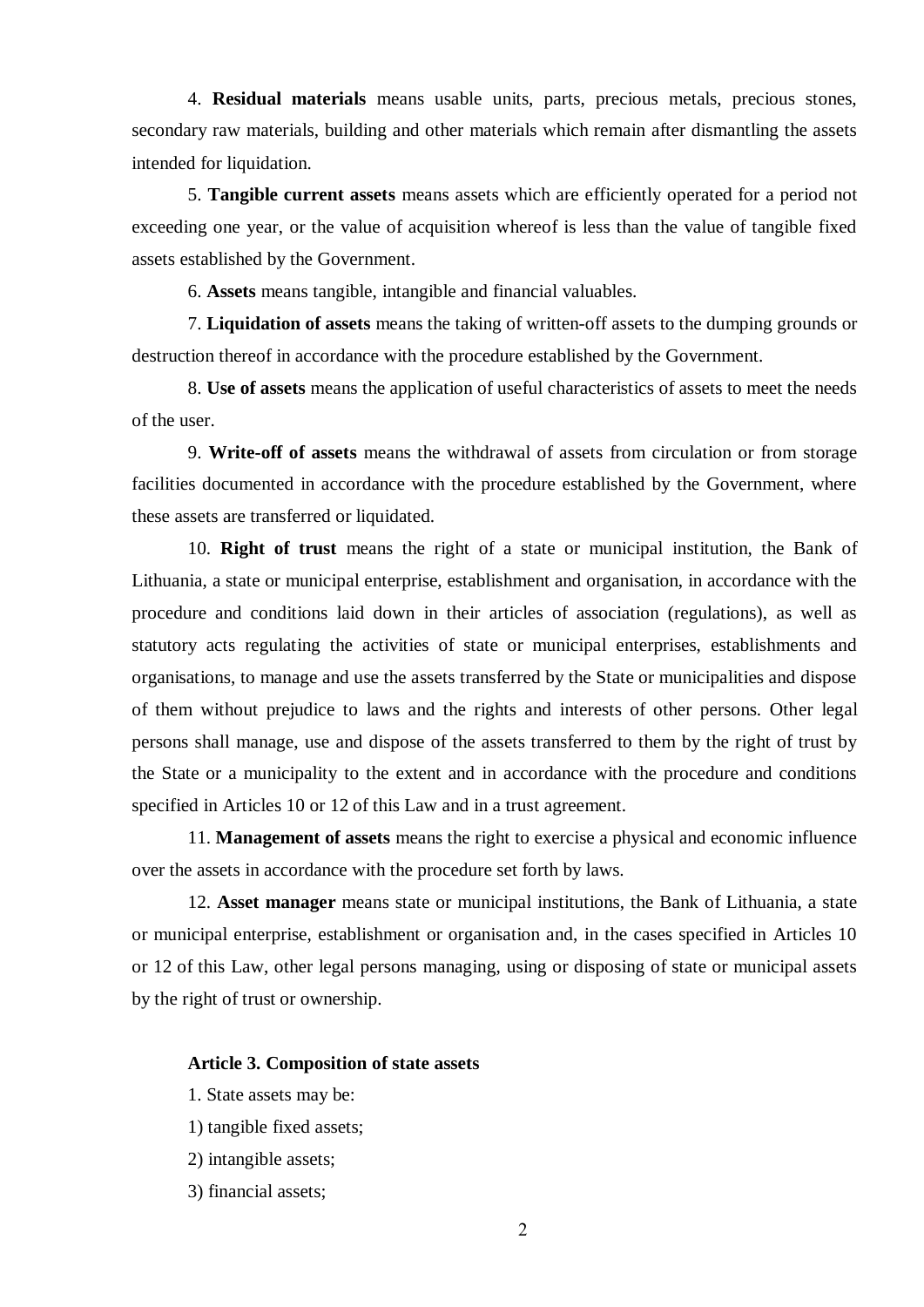4) tangible current assets.

2. State tangible fixed assets shall be:

1) land, the underground, internal waters, forests, parks, roads, as well as movable and immovable cultural property and monuments, where any assets specified in this point belong to the State by the right of ownership in accordance with the procedure laid down by laws;

2) construction works, premises or parts thereof (hereinafter: 'state immovable property') and other immovables;

3) other tangible fixed assets.

3. State intangible assets shall be:

1) the name of the State of Lithuania;

2) the objects of heraldry of the Republic of Lithuania;

3) the rights to the airspace above the territory of the Republic of Lithuania, its continental shelf and economic zone in the Baltic Sea;

4) radio frequencies resources;

5) patents and licences, as well as rights arising from the patents and licences, state certification marks, technical design documents, state-managed information the use whereof is governed by other laws, information processing software and results of intellectual activities;

6) other intangible assets.

4. State financial assets shall be:

1) the monetary resources of the state budget and state monetary funds received from taxes, levies and other charges in accordance with laws and other legal acts;

2) the capital of the Bank of Lithuania;

3) the securities held by the State by the right of ownership and property rights arising from these securities;

4) the right of claim to the loans issued by the State;

5) other financial assets.

#### **Article 4. Composition of municipal assets**

1. Municipal assets may be:

1) tangible fixed assets;

2) intangible assets;

3) financial assets;

4) tangible current assets.

2. Municipal tangible fixed assets shall be: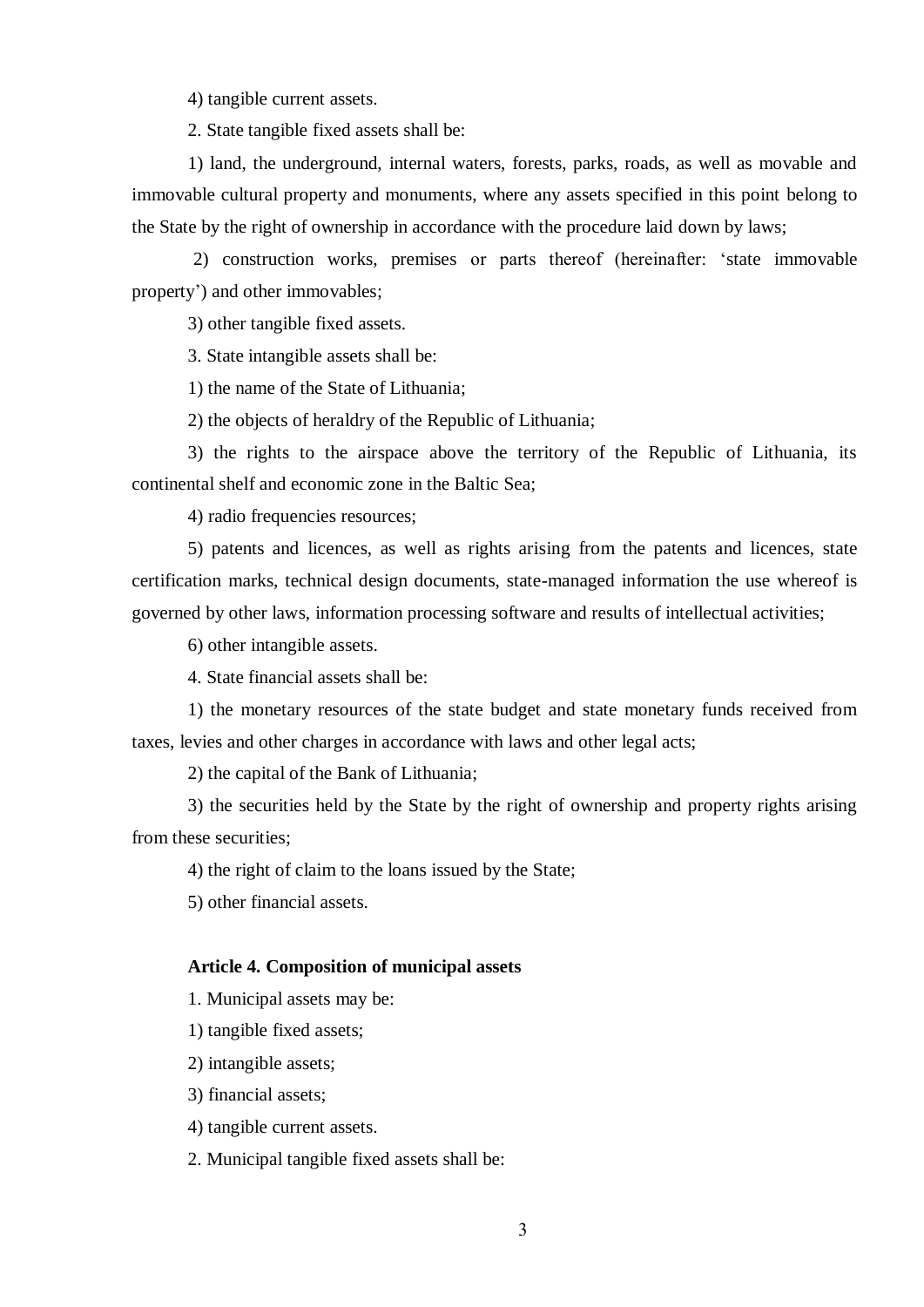1) construction works, premises or parts thereof (hereinafter: 'municipal immovable property'), land and other immovables belonging to municipalities by the right of ownership;

2) movable and immovable cultural property and monuments of local significance belonging to a municipality by the right of ownership;

3) other tangible fixed assets.

3. Municipal intangible assets shall be:

1) the objects of heraldry of municipalities;

2) patents and licences, as well as rights arising from the patents and licences, certification marks, technical design documents, information processing software and results of intellectual activities;

6) other intangible assets.

4. Municipal financial assets shall be:

1) the monetary resources of a municipal budget received from taxes, levies and other charges in accordance with laws and other legal acts;

2) the securities held by municipalities by the right of ownership and property rights arising from these securities;

3) the right of claim to the loans issued by municipalities;

5) other financial assets.

#### **CHAPTER TWO**

# **ACQUISITION OF STATE AND MUNICIPAL ASSETS**

## **Article 5. Ways of acquisition of state assets**

1. The State shall acquire assets:

1) by receiving income from taxes, levies and other charges in accordance with laws;

2) by receiving income from the management and use of state assets;

3) on the basis of transactions;

4) by inheriting assets;

5) by taking, in accordance with the procedure set forth by laws, for public needs the assets of natural and legal persons operating in the territory of the Republic of Lithuania;

6) by taking over municipal assets under a Government resolution, where a municipal council decides to transfer these assets to the State;

7) by taking a treasure into its ownership;

8) by taking over, by a court decision, derelict assets and confiscated assets;

9) by taking over, by a court decision, inappropriately protected cultural property;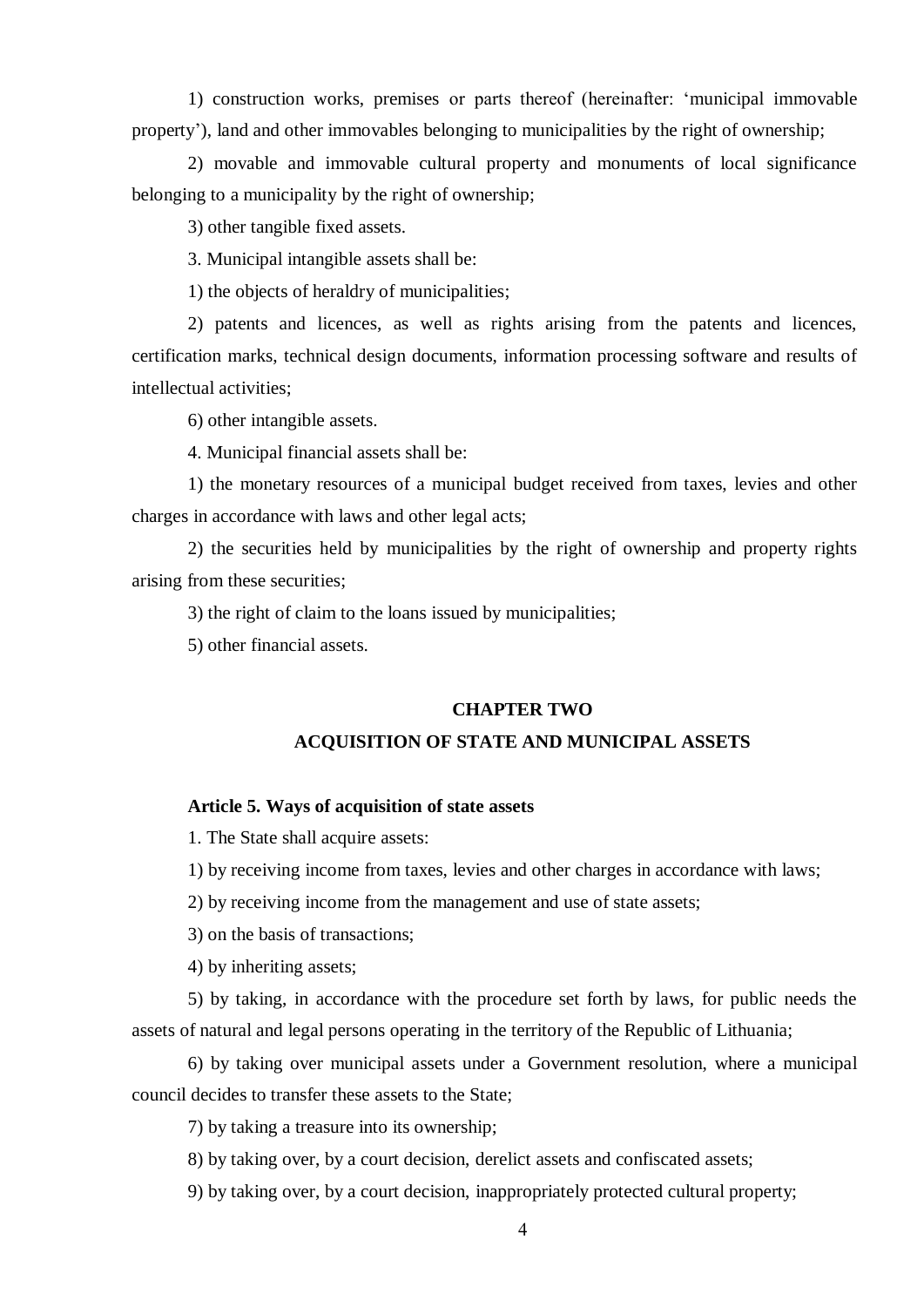10) in other ways specified by laws.

2. The Government shall establish the procedure for accounting, appraising, storing, handling and returning of assets that are confiscated, derelict, inherited by the State and included in or transferred into state revenue, as well as material evidence, found items and state-owned treasures and the procedure for writing off of these assets recognised as waste.

## **Article 6. Ways of acquisition of municipal assets**

A municipality shall acquire assets:

1) by taking over state assets which are transferred into the ownership of municipalities in accordance with laws;

2) by taking over, with the consent of a municipal council, state assets for the purpose of performing independent municipal functions, where these assets are transferred into the ownership of municipalities under Government resolutions;

3) by receiving income from taxes, levies and other charges in accordance with laws;

4) by receiving income from the management and use of municipal assets;

5) on the basis of transactions;

6) by inheriting assets under a will;

7) by taking over, by a court decision, derelict assets;

8) in other ways specified by laws.

# **CHAPTER THREE**

## **MANAGEMENT,**

# **USE AND DISPOSAL OF STATE AND MUNICIPAL ASSETS**

# **Article 7. Entities engaged in the management, use and disposal of state assets**

1. The functions of the owner of state assets shall be performed by the Seimas of the Republic of Lithuania (hereinafter: the 'Seimas') and the Government in accordance with the procedure laid down in laws and other legal acts.

2. State assets shall be managed, used and disposed of by the right of trust by:

1) the Bank of Lithuania, state institutions, establishments and organisations pursuant to laws and other legal acts;

2) state enterprises;

3) municipalities – in the cases specified in Article 11 of this Law;

4) other legal persons in the cases specified in Article 10 of this Law – under a trust agreement.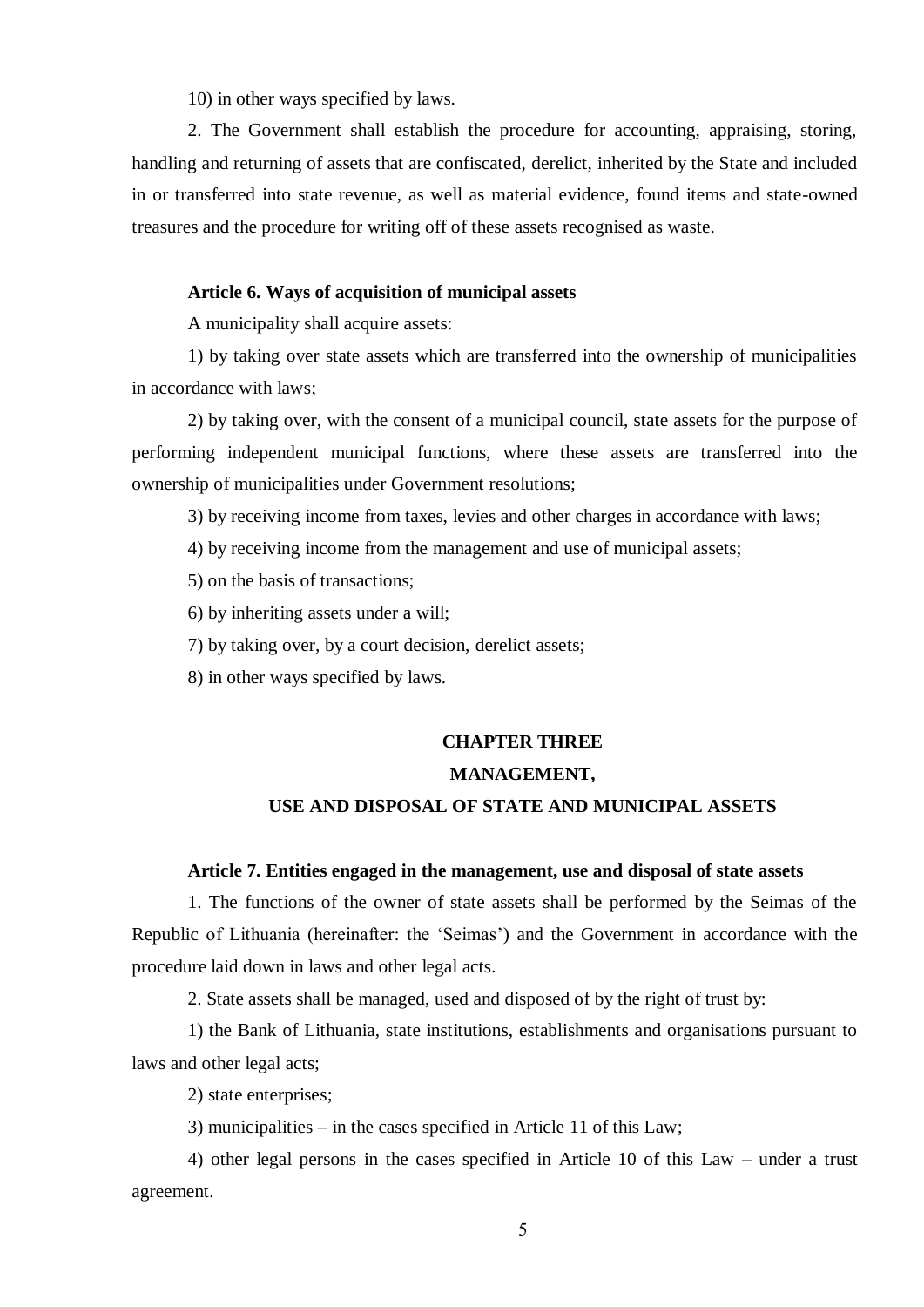3. The rights and duties of entities engaged in the management, use and disposal of state assets shall be laid down in laws, Government resolutions, the articles of association (regulations) of these entities and, in the cases specified in Article 10(3) of this Law, in a trust agreement.

#### **Article 8. Entities engaged in the management, use and disposal of municipal assets**

1. Municipal assets shall be managed, used and disposed of by:

1) municipal councils in accordance with the Law on Local Self-government – in performing the functions of the owner of assets;

2) municipal institutions, enterprises, establishments and organisations – by the right of trust; other legal persons in the cases specified in Article 12 of this Law – under a trust agreement.

2. The rights and duties of entities engaged in the management, use and disposal of municipal assets shall be laid down in laws, decisions of municipal councils, the articles of association (regulations) of these entities and, in the cases specified in Article 12(3) of this Law, in a trust agreement.

# **Article 9. Principles of the management, use and disposal of state and municipal assets**

State and municipal assets must be managed, used and disposed of in compliance with the following principles:

1) public benefit; this principle entails that state and municipal assets must be managed, used and disposed of with care to ensure the meeting of public interests;

2) efficiency; this principle entails that decisions relating to the management, use and disposal of state and municipal assets must aim to provide the maximum benefit to the public;

3) rationality; this principle entails that state and municipal assets must be used sparingly, avoiding squander, and be managed and used in a rational way;

4) public law; this principle entails that transactions involving state and municipal assets must be concluded only in the cases and manner established by legal acts regulating the disposal of state and/or municipal assets.

# **Article 10. Management, use and disposal of state assets by the right of trust**

1. State assets shall be transferred for the management, use and disposal by the right of trust in accordance with the procedure established by the Government unless the laws of the Republic of Lithuania provide otherwise.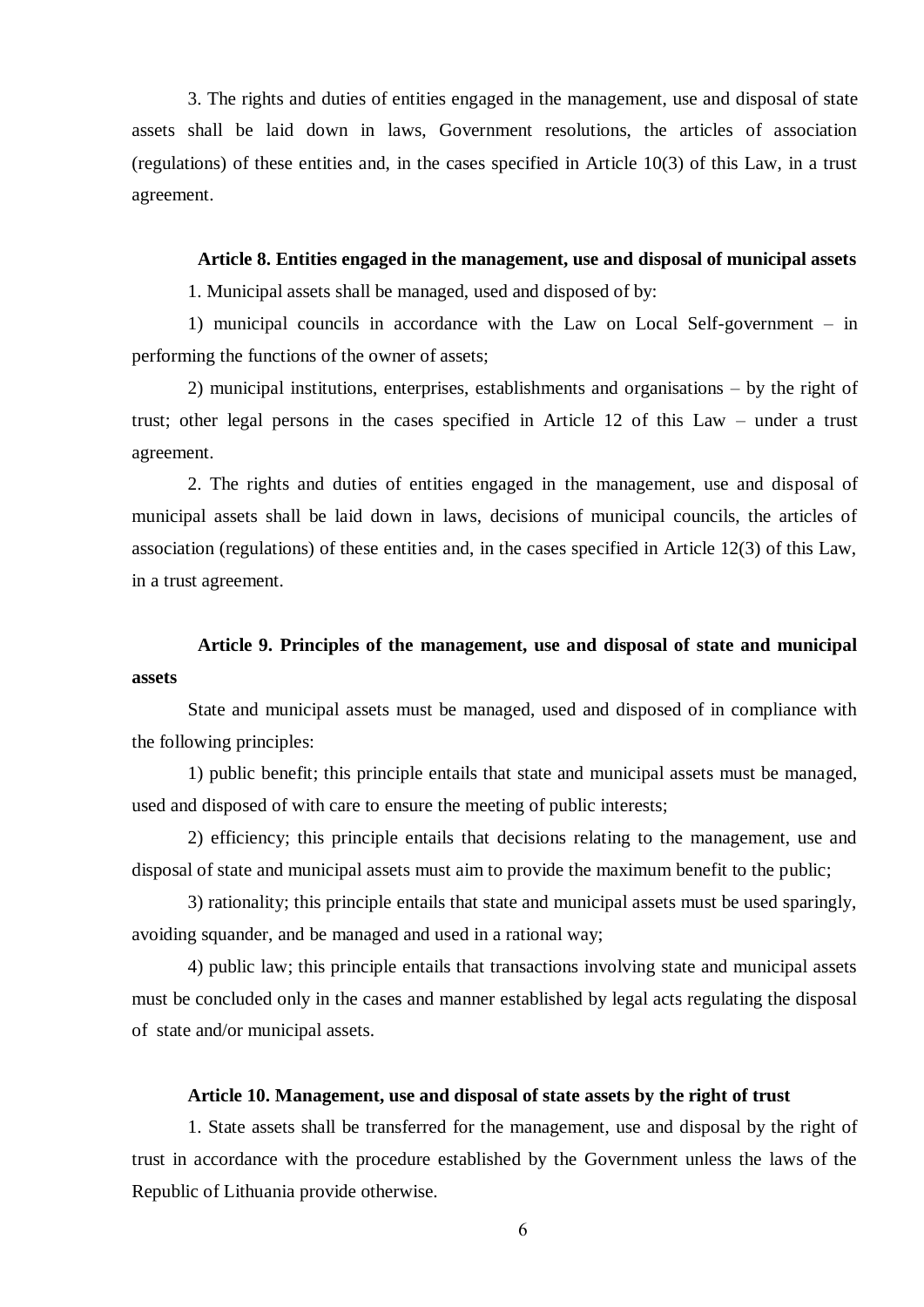2. State assets shall be managed, used and disposed of by the right of trust by the manager of centrally managed state assets, state institutions, the Bank of Lithuania, state enterprises, establishments and organisations, as well as, in the cases specified in Article 11 of this Law, by municipalities.

3. The entities specified in paragraph 2 of this Article shall have the right to adopt decisions relating to the management, use and disposal of state assets, except for decisions relating to the transfer of assets into the ownership of other persons or restriction of the rights in rem, unless the laws of the Republic of Lithuania provide otherwise. In its decision to transfer state assets by the right of trust, the entity entitled to adopt decisions relating to the transfer of the state assets by the right of trust shall also have the right to establish other conditions relating to the management, use and disposal of the assets held in trust.

4. State assets may be transferred to other legal persons by the right of trust under a trust agreement only in the cases where state functions are assigned to them by laws. A decision on the transfer of the state assets by the right of trust to other legal persons shall be adopted by the Government. Such a decision must specify the state institution or establishment authorised to conclude a trust agreement. Other legal persons to whom the state assets have been transferred under the trust agreement may not transfer these assets to other persons by the right of ownership, pledge them or, in any other way, restrict the rights in rem to them, use them as a guarantee, surety or, in any other way, use them to secure the discharge of obligations assumed by them and by other persons, lease them, provide under loan for use or transfer them to other persons for use in any other way. These assets may only be used for the purpose of performing the functions assigned to them by laws. The trust agreement may also provide for other restrictions. The trust agreement shall expire in the cases laid down in the Civil Code of the Republic of Lithuania (hereinafter: the 'Civil Code'). A state institution or establishment which concluded the trust agreement must withdraw from the trust agreement pursuant to Article 6.967(1)(5) of the Civil Code if the legal person (trustee) is no longer in a position to perform (or renounces) the state functions for the purpose of performing whereof the assets were transferred under the trust agreement. The state institution or establishment which concluded the trust agreement must supervise the proper execution of the agreement. Upon expiry of the trust agreement, the assets shall be managed, used and disposed of by the right of trust by the state institution or establishment which signed the agreement, unless established otherwise by the Government.

5. The right of trust in respect of the transferred state assets shall arise as of transferring the assets to the entity of the right of trust (trustee) and signing the act of transfer and acceptance of the assets.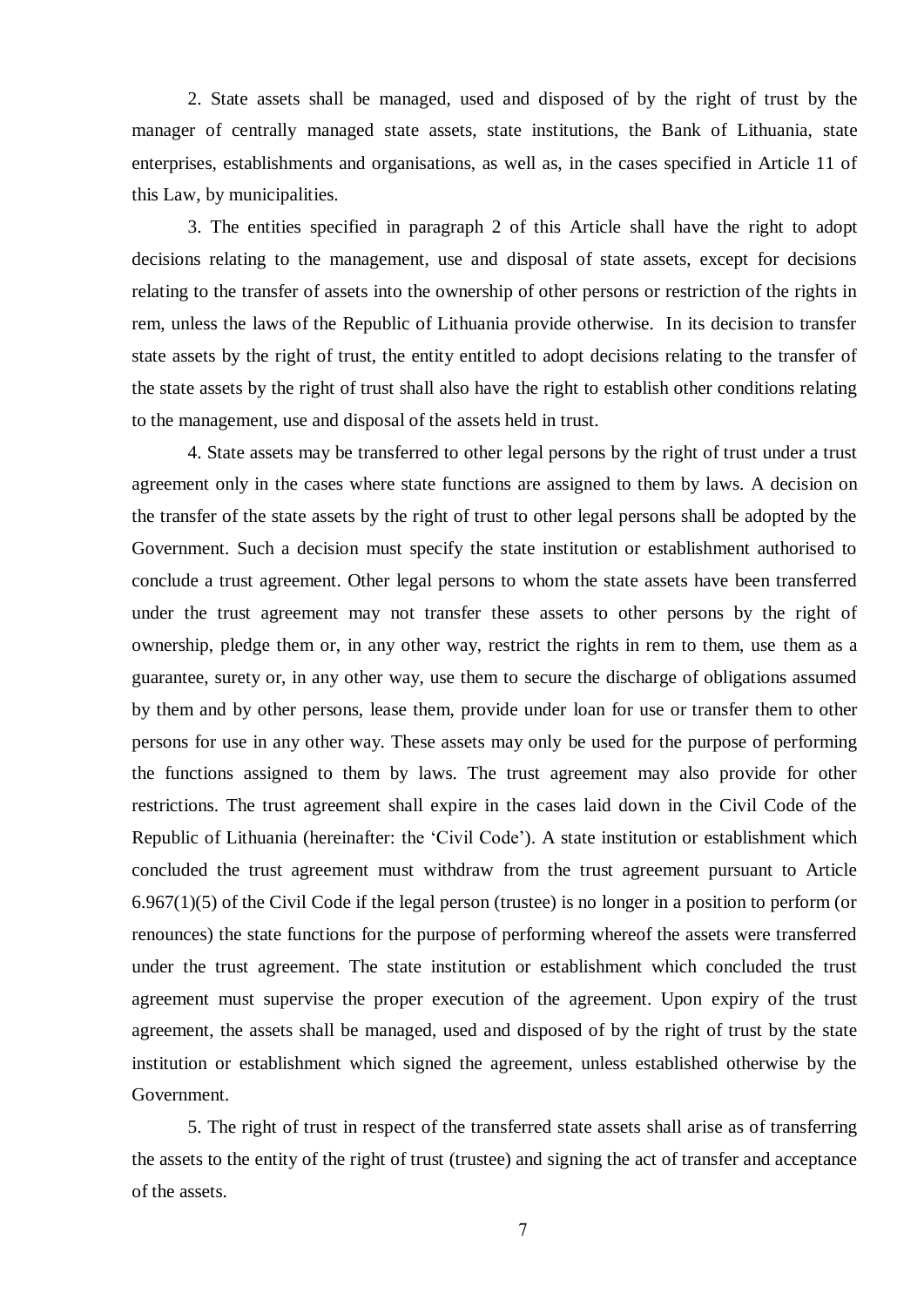# **Article 11. Management, use and disposal, by the right of trust, of state assets transferred to municipalities**

1. Municipalities shall, by the right of trust, manage, use and dispose of the following:

1) state assets which have been assigned to the ownership of municipalities in accordance with the Law of the Republic of Lithuania on the Transfer of State-owned Property into the Ownership of Municipalities but have not yet been transferred into the ownership of the municipalities. Where the municipalities refuse to take over the state assets transferred to them into their ownership, these assets may, by a Government resolution, be transferred to state institutions, state enterprises, establishments and organisations;

2) state assets which are transferred to municipalities by Government resolutions for the purpose of performing state (delegated to municipalities) and assigned (of limited independence) functions.

2. Where state functions of municipalities (delegated to municipalities by the State) or entities thereof change or where the transferred state assets are no longer required to perform these functions, these assets may, by a Government resolution, be transferred, by the right of trust, to other entities specified in Article 10(2) of this Law, while the state immovable property must, by the right of trust, be transferred for management to the manager of centrally managed state assets.

# **Article 12. Management, use and disposal of municipal assets**

1. The functions of the owner of assets belonging to municipalities by the right of ownership shall, pursuant to laws, be performed by municipal councils.

2. Other municipal institutions, municipal enterprises, establishments and organisations shall, pursuant to laws, manage use and dispose of municipal assets transferred to them by the right of trust in accordance with the procedure laid down by decisions of municipal councils.

3. Municipal assets may be transferred to other legal persons by the right of trust under a trust agreement to perform municipal functions and only in the cases where these legal persons are in a position to perform the municipal functions in accordance with the law. A decision on the transfer of the assets by the right of trust to other legal persons shall be adopted by a municipal council. Such a decision must specify the municipal institution or establishment authorised to conclude a trust agreement and the legal person in a position to perform municipal functions in accordance with the law. Other legal persons to whom the municipal assets have been transferred under the trust agreement may not transfer these assets to other persons by the right of ownership, pledge them or, in any other way, restrict the rights in rem to them, use them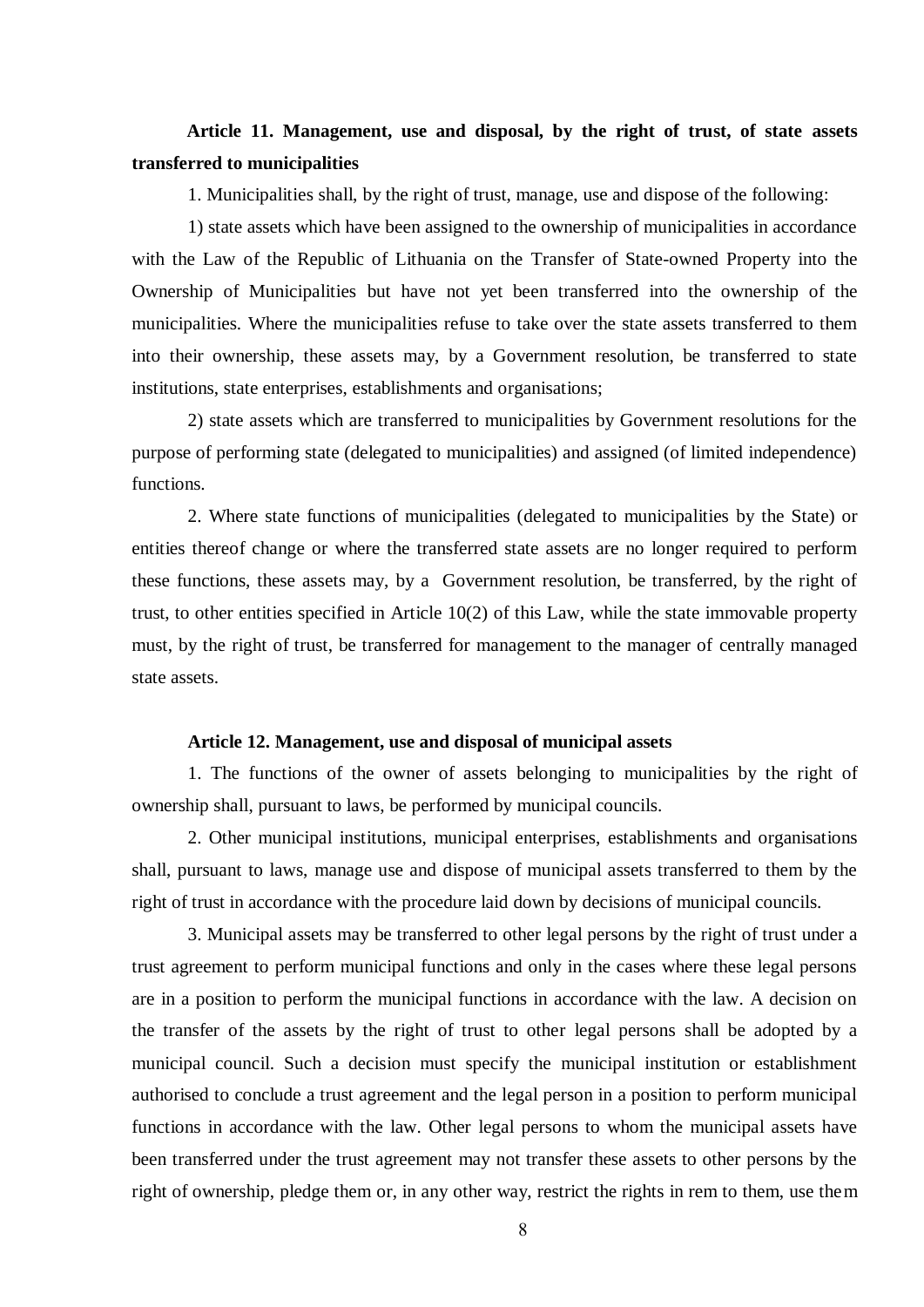as a guarantee, surety or, in any other way, use them to secure the discharge of obligations assumed by them and by other persons, lease them, provide under loan for use or transfer them to other persons for use in any other way. These assets may only be used for the purpose of performing municipal functions. The trust agreement may also provide for other restrictions. The municipal institution or establishment which concluded the trust agreement must supervise the proper execution of the trust agreement. The trust agreement shall expire in the cases specified by the Civil Code. The institution or establishment which concluded the agreement must renounce the trust agreement pursuant to Article  $6.967(1)(5)$  of the Civil Code where the legal person (trustee) is no longer in a position to exercise (or renounces) the municipal functions for the purpose of performing whereof the municipal assets were transferred under the trust agreement. Upon expiry of the trust agreement, the assets shall be managed, used and disposed of by the right of trust by the municipal institution or establishment which signed the agreement, unless established otherwise by the municipal council.

4. The right of trust in respect of the transferred municipal assets shall arise as of transferring the assets to the entity of the right of trust (trustee) and signing the act of transfer and acceptance of the assets.

# **Article 13. Right to use the name of the State of Lithuania and right to make use of the objects of heraldry of the Republic of Lithuania**

The right to use the name of the State of Lithuania and the right to make use of the objects of heraldry of the Republic of Lithuania shall be granted by laws or in accordance with the procedure established by the Government, unless laws provide for the procedure for exercising these rights.

## **Article 14. Loan for use of state and municipal assets**

1. State and municipal assets may be transferred under loan for use for temporary gratuitous management and use in accordance with the procedure established respectively by the Government or a municipal council to the following entities:

1) budgetary bodies;

2) public bodies, where at least one of their stakeholders is the State or a municipality, which are represented by a state or municipal institution, as well as public establishments – schools and public establishments which ensure public interest through a network of museums;

3) legal persons which have the status of a social enterprise;

4) associations (only in the cases specified in paragraph 2 of this Article);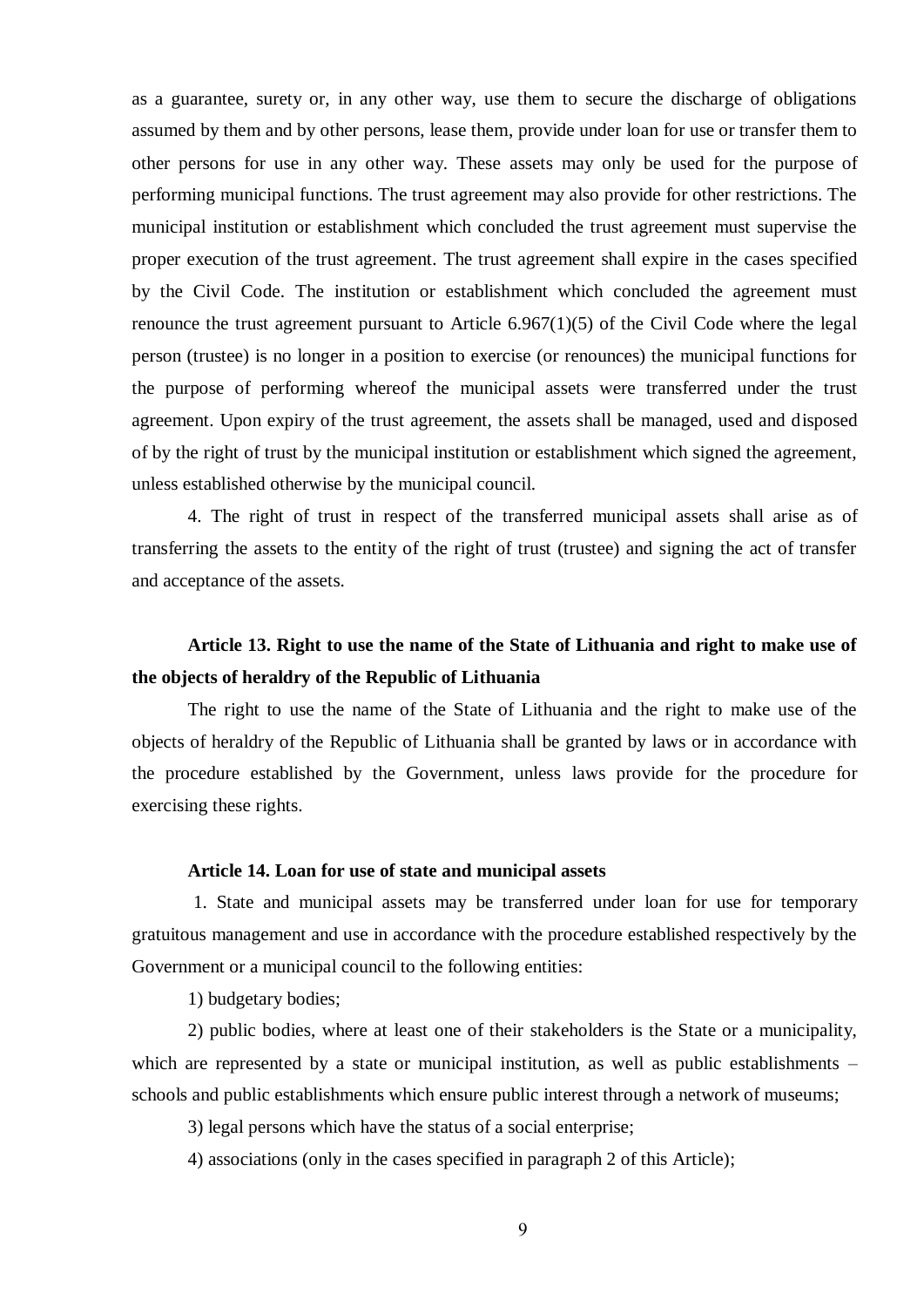5) political parties;

6) trade union associations registered in the Register of Legal Entities (only in the cases specified in paragraph 2 of this Article);

7) charity and sponsorship funds (only in the cases specified in paragraph 2 of this Article);

8) other entities, where laws, treaties or international agreements provide for it.

2. State and municipal assets may be transferred under loan for use for temporary gratuitous management and use only to those associations the main objective of activities whereof is to provide benefit to the public or a part thereof in the social field and in strengthening of national security. State and municipal immovable property may be transferred under loan for use for temporary gratuitous management and use only to those charity and sponsorship funds the main objective of activities whereof is to provide benefit to the public or a part thereof in the social field and in strengthening of national security. The activities of associations and charity and sponsorship funds attributed to the social field and the field of strengthening of national security shall be established by the Government of the Republic of Lithuania. Only municipal immovable property may be transferred to trade union associations under loan for use for temporary gratuitous management and use.

3. State and municipal assets may be transferred to the entities referred to in paragraph 1 of this Article (except for the entities referred to in points 1 and 8) under loan for use for temporary gratuitous management and use if the entities meet the following criteria:

1) a charity and sponsorship fund, an association, a trade union association and the constituent trade unions or a political party have no state or municipal immovable property owned by the right of ownership or transferred under loan for use for temporary gratuitous management and use in the municipality wherein immovable property is sought under loan for use;

2) the entity justifies that the assets sought under loan for use are required for the activities carried out, for which the assets could be transferred, and the purpose of use thereof is in line with the fields and objectives of the entity's activities, set forth in its founding documents;

3) the entity justifies that the results of its activities ensure benefit to the public or a part thereof.

4. A decision on the transfer of state assets under a loan for use agreement to the entities specified in paragraph 1 of this Article shall be adopted by the Government or asset managers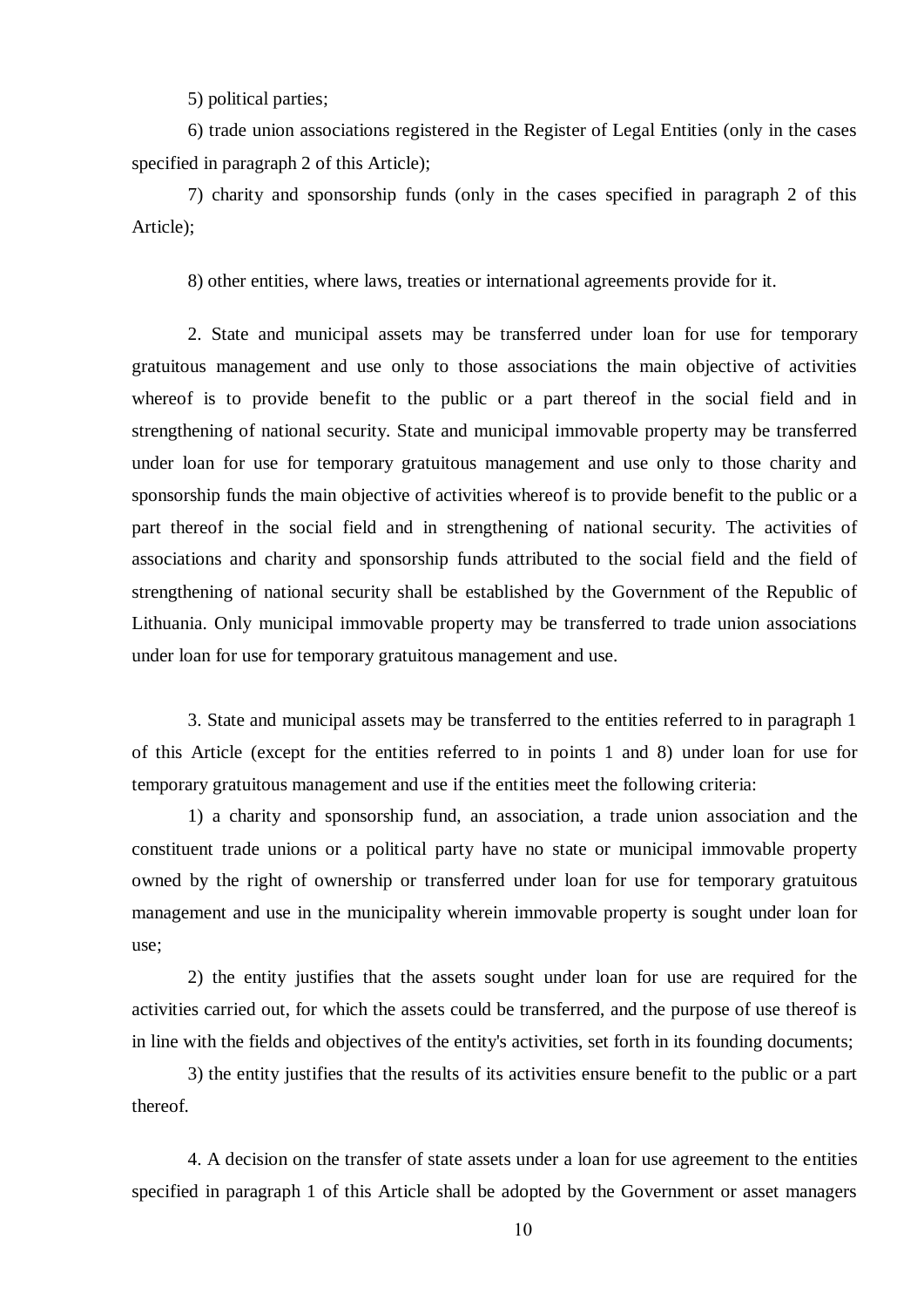authorised by it in accordance with the procedure laid down by the Government. A decision on the transfer of municipal assets under a loan for use agreement to the entities specified in paragraph 1 of this Article shall be adopted by a municipal council or an institution authorised by it. State and municipal tangible fixed assets may be transferred under loan for use to the entities referred to in points 4-8 of paragraph 1 of this Article for a period not exceeding ten years, unless laws provide otherwise. The decision must specify the term of the loan for use agreement and the purpose of use of the assets and may also specify other conditions of the loan for use. These conditions must be entered in the loan for use agreement. Before concluding a loan for use agreement, the recipient of loan for use must submit a written undertaking to use, under the conditions provided for in the loan for use agreement, his own funds to perform current repairs of the transferred immovable item and major repairs of the construction works, as well as repairs of other tangible fixed assets. An institution authorised by a municipal council shall adopt decisions in accordance with the procedure established by the municipal council. A loan for use agreement in respect of state or municipal assets with the entities of loan for use shall be concluded by the manager of the state or municipal assets.

5. A loan for use agreement in respect of state or municipal assets must specify the purpose of use of the assets transferred under the loan for use agreement, the obligation of the recipient of loan for use to perform, at own expense, current repairs of the immovable item and major repairs of the construction works, as well as repairs of other tangible fixed assets, to cover all the asset maintenance costs, to insure the received tangible fixed assets and other conditions of the loan for use laid down in the Civil Code. The provider of loan for use must terminate the loan for use agreement where the beneficiary of loan for use does not pursue the activities for which the state or municipal assets have been transferred, or uses these assets not in accordance with their purpose. The provider of loan for use may terminate the loan for use agreement where the beneficiary of the loan for use fails to fulfil the obligations to perform, at own expense, current repairs of the immovable item or major repairs of the construction works, or repairs of other tangible fixed assets. The beneficiary of loan for use who has improved the assets transferred under the loan for use agreement shall not be compensated for the improvements.

6. Persons to whom state or municipal assets have been transferred for gratuitous use may not lease them or otherwise transfer for use to third persons.

7. The provisions of this Article shall not apply where immovable property belonging to the State by the right of ownership is provided under a loan for use agreement pursuant to Article 18(5) and Article 19(4)(1) of this Law.

11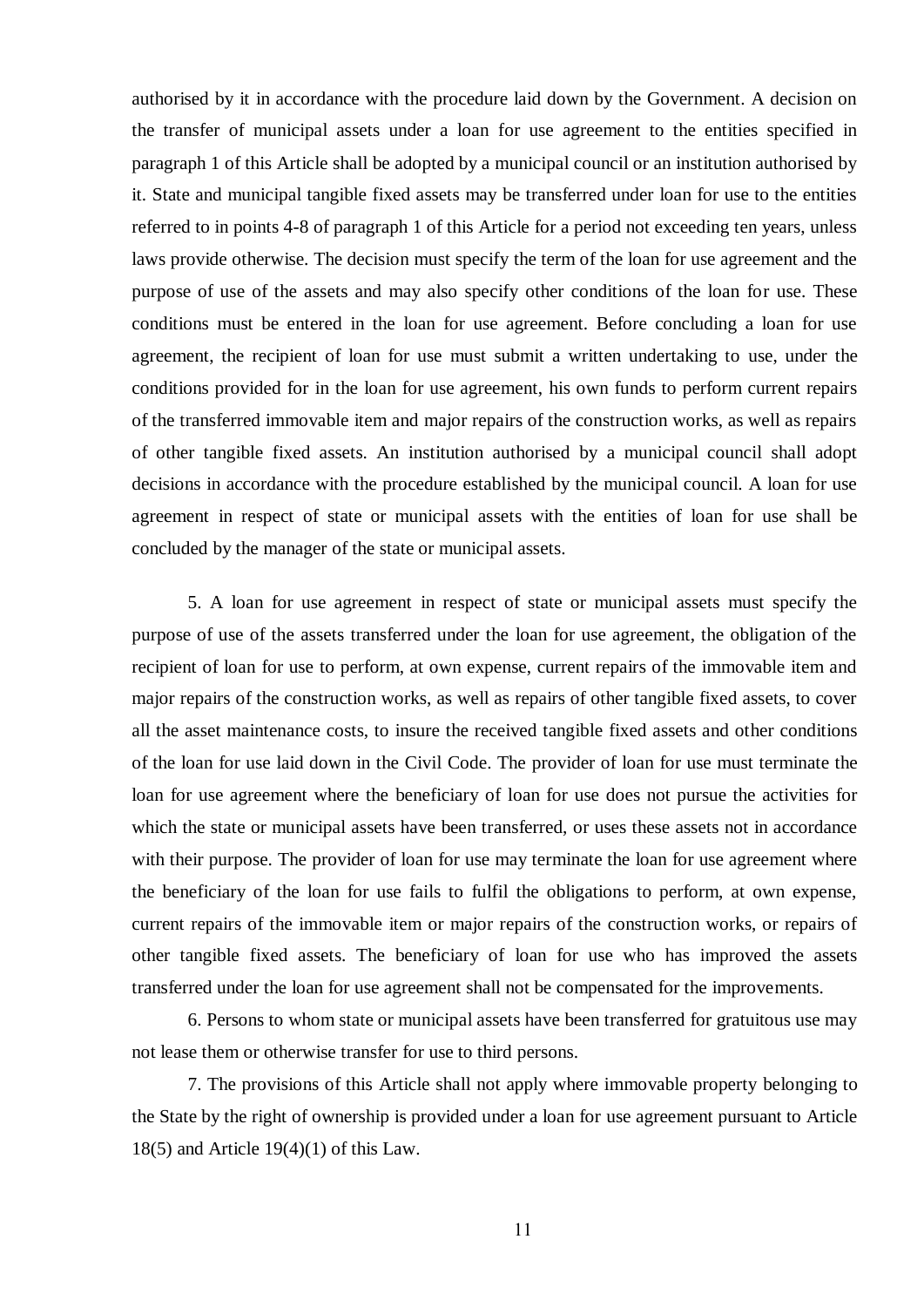# **Article 15. Lease of state and municipal tangible fixed assets**

1. A decision on the lease of state tangible fixed assets may be adopted by the manager of the state assets if these tangible fixed assets:

1) are not intended for ensuring the State's defence or security;

2) are not used for the purpose of performing state functions.

2. State tangible fixed assets shall be leased by a public tender, except for the cases where, in accordance with the procedure established by the Government, the tangible fixed assets are leased without tendering by:

1) the Government under the treaties or international agreements of the Republic of Lithuania, or if such assets are leased to foreign embassies or consular posts, as well as missions of international organisations;

2) the manager of the state assets where the state tangible fixed assets are leased for the performance of urgent works (response to accidents, natural disasters, etc.) or for the purpose of organising a short-term event (exhibitions, sports competitions, meetings, seminars, festivals, cultural events, for social needs of employees) the duration whereof does not exceed 30 calendar days;

3) the manager of the state assets where services are purchased for the provision whereof the state or municipal tangible fixed and current assets will be used, and where these assets are leased in a public tender carried out in accordance with the procedure laid down by the Law of the Republic of Lithuania on Public Procurement.

3. State tangible fixed assets may be leased for a period not exceeding ten years (including the extension of the term of lease), unless laws provide otherwise. State tangible current assets may be leased alongside the state tangible fixed assets, where the aim is to ensure the efficiency of lease of the state tangible fixed assets.

4. The rules for calculating the amount of rent for the lease of state tangible fixed and current assets shall be established by the Government or an institution authorised by it.

5. The rent for the lease of state tangible fixed assets managed by the right of trust by state institutions, establishments and organisations shall be transferred to the state budget of the Republic of Lithuania. The rent for the lease of state assets managed by the right of trust or the right of trust under a trust agreement by state enterprises, institutions of science and studies or other entities established by laws which may, in accordance with the procedure laid down by laws, lease tangible fixed assets belonging to the State by the right of ownership shall be transferred to the accounts of the respective entities. The rent for the lease of the state tangible fixed assets accounted for in the State Social Insurance Fund shall be transferred to the account of the State Social Insurance Fund.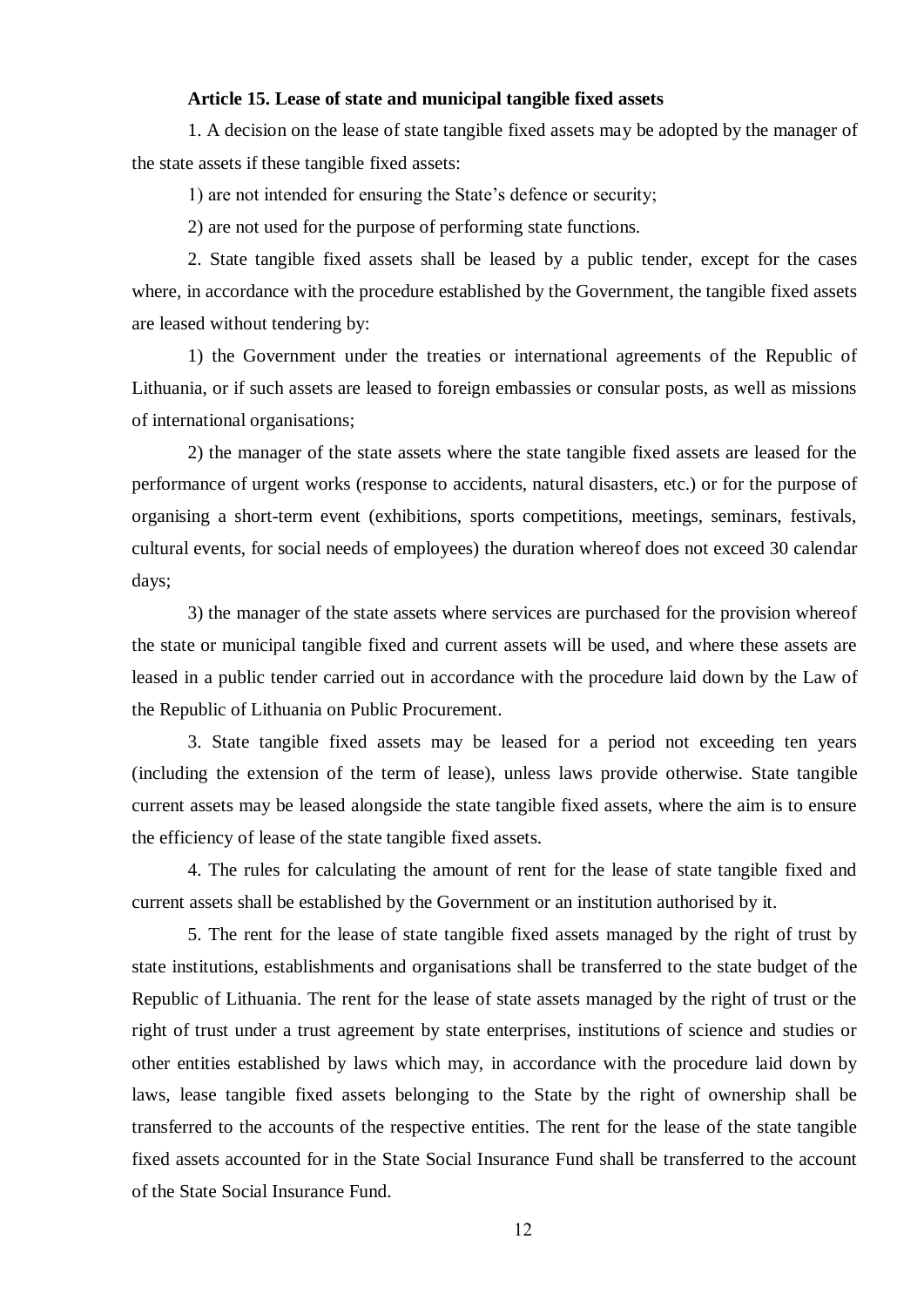6. The Government must establish the rules for organising a public tender for lease which must:

1) provide for the procedure for applying and organising the tender for lease;

2) govern the duties of the manager of state assets in organising the tender for lease;

3) lay down the procedure and grounds for the termination of the tender for lease;

4) lay down the main requirements of a lease agreement and approve a standard lease agreement.

7. A lease agreement must provide for late payment interest in the amount determined by the Government or a municipal council for failure by the lessee to timely pay the rent, unless other laws establish otherwise. Where no late payment interest is provided for in the lease agreement, the lessee shall pay late payment interest of 0.05 per cent on the overdue amount for each delayed day. The lessee who has improved the assets leased shall not be compensated for the improvements.

8. Tangible assets belonging to a municipality by the right of ownership shall be leased in accordance with the procedure established by a municipal council.

**Article 16. Accounting of state and municipal assets, reports on the management, use and disposal of assets belonging to the State and municipalities by the right of ownership**

1. Accounting of state and municipal assets shall be managed in accordance with the procedure laid down by laws.

2. A report on the management, use and disposal of assets belonging to the State by the right of ownership shall be prepared by the manager of centrally managed state assets in accordance with the procedure established by the Government.

3. A report on the management, use and disposal of assets belonging to a municipality by the right of ownership shall be prepared by a municipal administration in accordance with the procedure established by a municipal council.

4. Assets belonging to the State and municipalities by the right of ownership subject to registration must be registered in public registers in accordance with the procedure established by legal acts.

5. When managing, using and disposing of assets belonging to the State by the right of ownership, as well as when preparing a report on the management, use and disposal of the assets belonging to the State by the right of ownership, use shall be made of the state assets information search system which shall be established, developed and managed in accordance with the procedure laid down by the Law of the Republic of Lithuania on Management of State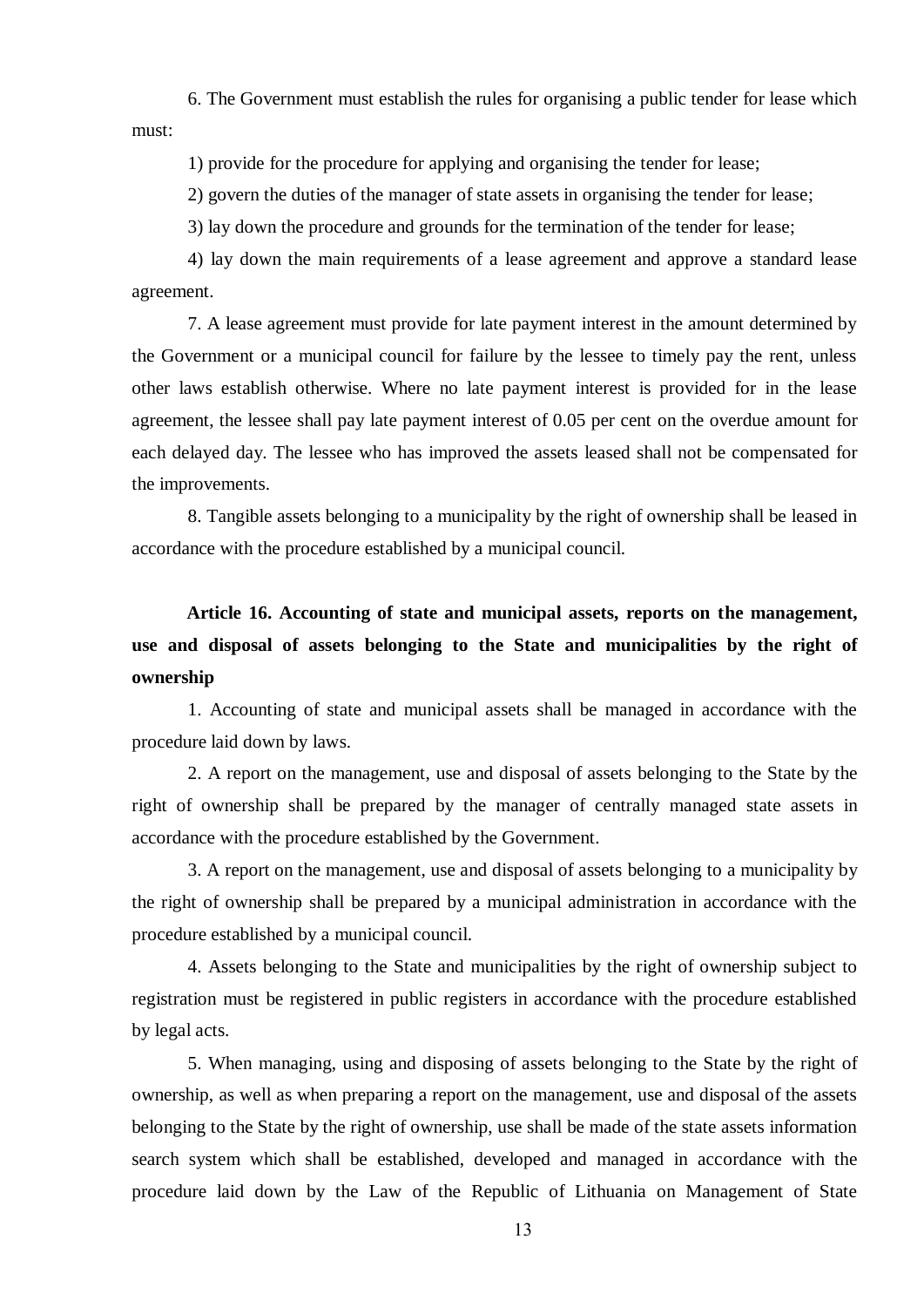Information Resources. The manager of the state assets information search system shall be the manager of centrally managed state assets.

## **Article 17. Assets acquired for the needs of the State and municipalities**

1. State institutions, enterprises, establishments and organisations which have acquired assets into the ownership of the State in accordance with the procedure laid down by laws shall manage, use and dispose of them by the right of trust. The acquired assets shall belong to the State by the right of ownership.

2. Municipal enterprises, establishments and organisations which have acquired assets into the ownership of a municipality in accordance with the procedure laid down by laws shall manage, use and dispose of them by the right of trust. The acquired assets shall belong to the municipality by the right of ownership.

#### **Article 18. Renovation of state immovable property**

1. State immovable property required for performing state functions may be renovated in compliance with the principles laid down in this Law.

2. State immovable property may be renovated where it does not meet the needs of state establishments or organisations in the course of performing state functions. The property may be renovated by way of reconstruction, repair or acquisition (purchase and construction) of new immovable property. The state immovable property shall be renovated by way of acquisition of new immovable property in the case where it is inexpedient to renovate the available state immovable property by way of repair or reconstruction. When renovating the state immovable property by way of reconstruction or repair, the state immovable property which has been entered on the Government approved List of State Immovable Property to Be Renovated as immovable property for sale due to failure to meet the needs of the managers of the state assets in their performance of state functions may be sold by way of an auction.

3. State immovable property shall be renovated on the basis of the List of State Immovable Property to Be Renovated approved by the Government. The procedure for drawing up the List of State Immovable Property to Be Renovated shall be established by the Government.

4. The functions of organising and coordinating renovation of state immovable property shall be performed by the manager of centrally managed state assets.

5. When renovating state immovable property, the manager of centrally managed state assets, the manager of state assets and the manager of state budget appropriations, where the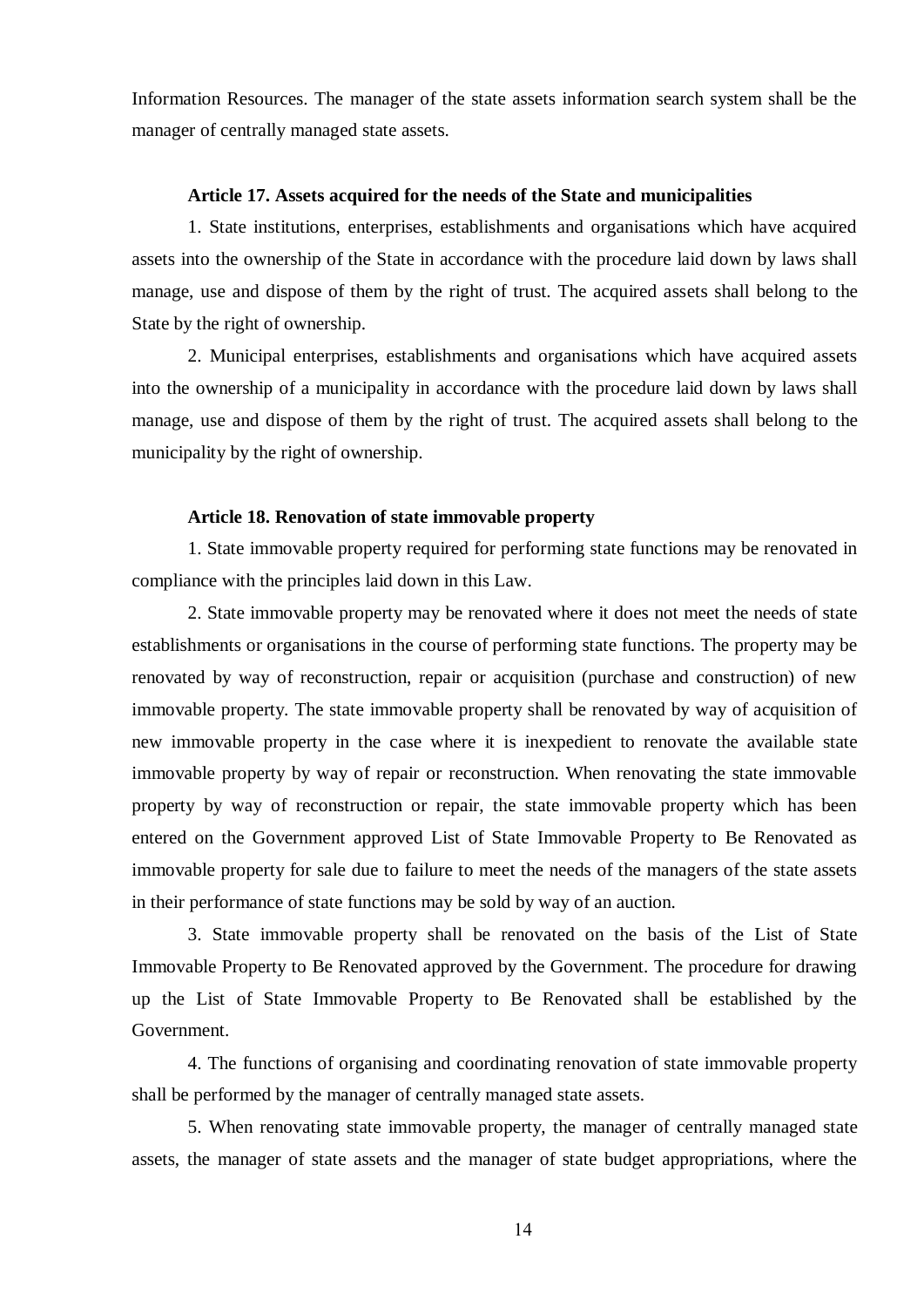manager of state assets is not the manager of state budget appropriations, shall conclude an agreement. The agreement must specify:

1) that the manager of state assets transferring the immovable property to the manager of centrally managed state assets by the right of trust (where necessary), will use this or any other provided immovable property required for the permanence of state functions under loan for use until the renovated immovable property is transferred to him by the right of trust; also an obligation of the beneficiary of loan for use to insure the immovable property and other conditions and procedure of the loan for use;

2) the terms of renovation of the state immovable property transferred to the manager of centrally managed state assets;

3) the activities of the manager of centrally managed state assets in renovating the transferred state immovable property, as well as the allotment of functions between the parties to the agreement in the course of renovating the state immovable property;

4) the amount of borrowed target funds which the parties to the agreement will inject in the course of implementation of the state immovable property renovation investment project;

5) the sources of additional funding required for renovation of the state immovable property (where necessary);

6) the remuneration paid to the manager of centrally managed state assets for organising the renovation of the state immovable property;

7) the settlement with the manager of centrally managed state assets for the use of own or borrowed funds in renovating the state immovable property.

6. The agreement specified in paragraph 5 of this Article must be approved by the board of the manager of centrally managed state assets. In the event that the board refuses to approve the agreement, the manager of centrally managed state assets shall be entitled to submit a draft decision on the consent for the agreement for consideration to the Government. The decision of the Government shall be final.

7. Upon concluding the agreement referred to in paragraph 5 of this Article, the manager of the state immovable property which has been entered on the Government approved List of State Immovable Property to Be Renovated shall, by his decision, transfer the assets to the manager of centrally managed state assets by the right of trust (where necessary). Where the state immovable property is renovated by way of acquisition of new immovable property, this property shall be managed by the right of trust by the manager of centrally managed state assets, unless the Government decides otherwise, until the transfer of the renovated property to the manager of state assets. The immovable property renovated by way of acquisition of new property shall be owned by the State.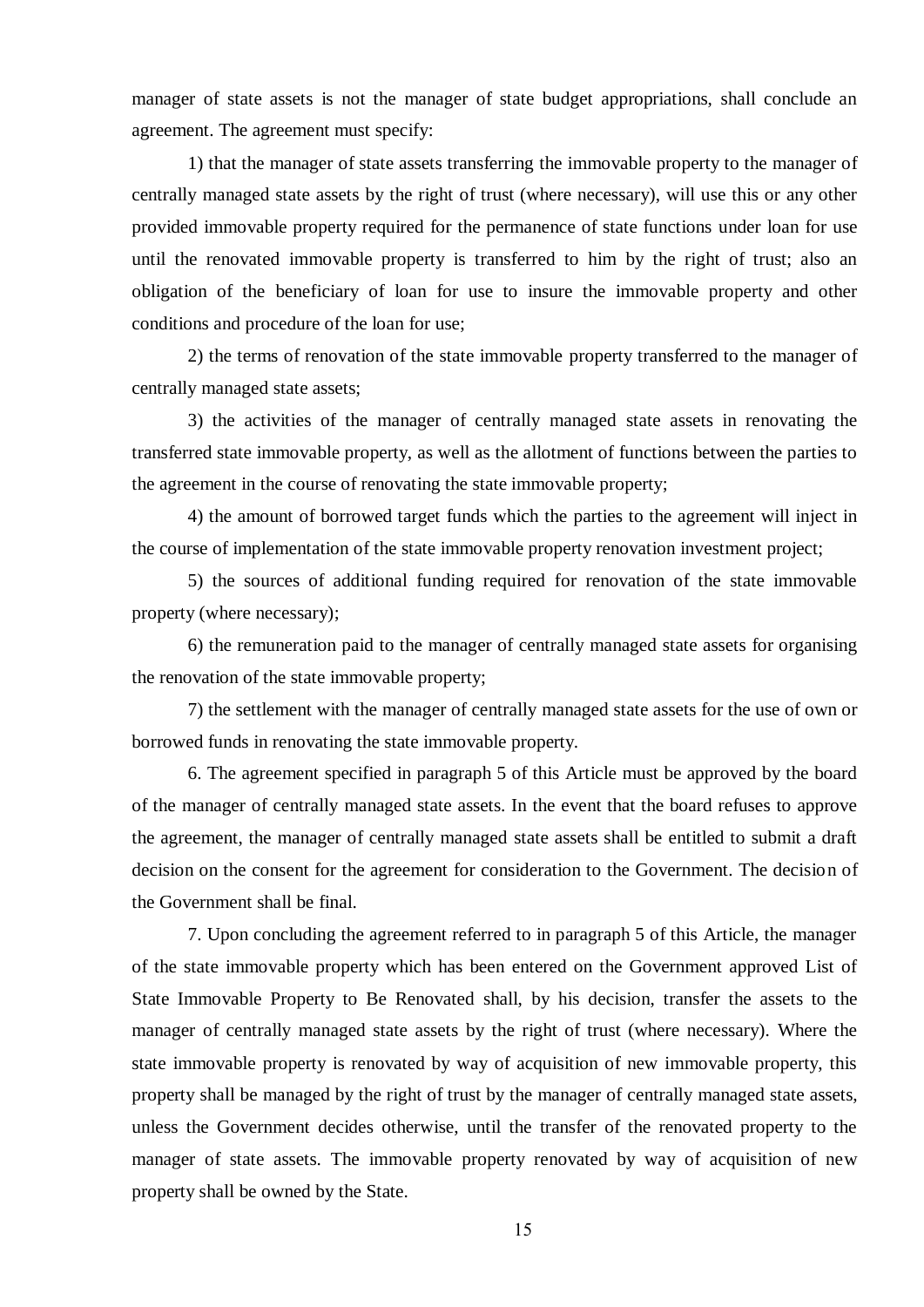8. The manager of centrally managed state assets shall sell the state immovable property, transferred to him and entered on the Government approved List of State Immovable Property to Be Renovated as immovable property for sale due to failure to meet the needs of the managers of the state assets in their performance of state functions, in accordance with the procedure laid down in Article 20 of this Law. A state land parcel assigned to the property shall be sold together with the property, except for the cases specified by laws. The manager of centrally managed state assets may, in accordance with the procedure established by legal acts, before sale, lease the state immovable property transferred to him for sale or provide it under loan for use. The lease or loan for use agreement must specify that the agreement for the lease or loan for use of the property shall terminate upon selling these assets. The funds received from the sale of the state immovable property and the state land parcel assigned to the property sold alongside shall be used for the discharge of obligations relating to renovation of the property, the payment of remuneration, calculated in accordance with the procedure established by the Government, for coordinating and organising the renovation of the state immovable property and for the coverage of other actual costs relating to the acquisition of the property.

9. Where, upon the sale of the immovable property in need of renovation and upon deduction of the costs specified in paragraph 8 of this Article, there remain unused funds, these funds may, in accordance with the procedure established by the Government, only be used for the renovation of other state immovable property with priority given to meeting the needs of the manager of the state assets.

10. Upon approval of the Ministry of Finance of the Republic of Lithuania (hereinafter: the 'Ministry of Finance'), the manager of centrally managed state assets shall have the right to borrow funds required for renovation of the state immovable property. To secure the discharge of obligations relating to the renovation of the state immovable property, the manager of centrally managed state assets may pledge the state immovable property under renovation, with the exception of the Presidential Palace, buildings of the Seimas and the Government of the Republic of Lithuania, the residence of the President of the Republic of Lithuania, the residence of the Prime Minister and other property which, in accordance with laws, may be owned solely by the State.

11. Upon request of the manager of centrally managed state assets, the Government, on behalf of the State, shall, in accordance with its established procedure, have the right to borrow the funds required for renovation of state immovable property. Where necessary, for that purpose, the Ministry of Finance representing the Government shall have the right to borrow the funds on behalf of the State on domestic and foreign markets by taking loans, issuing Government securities and other debt instruments.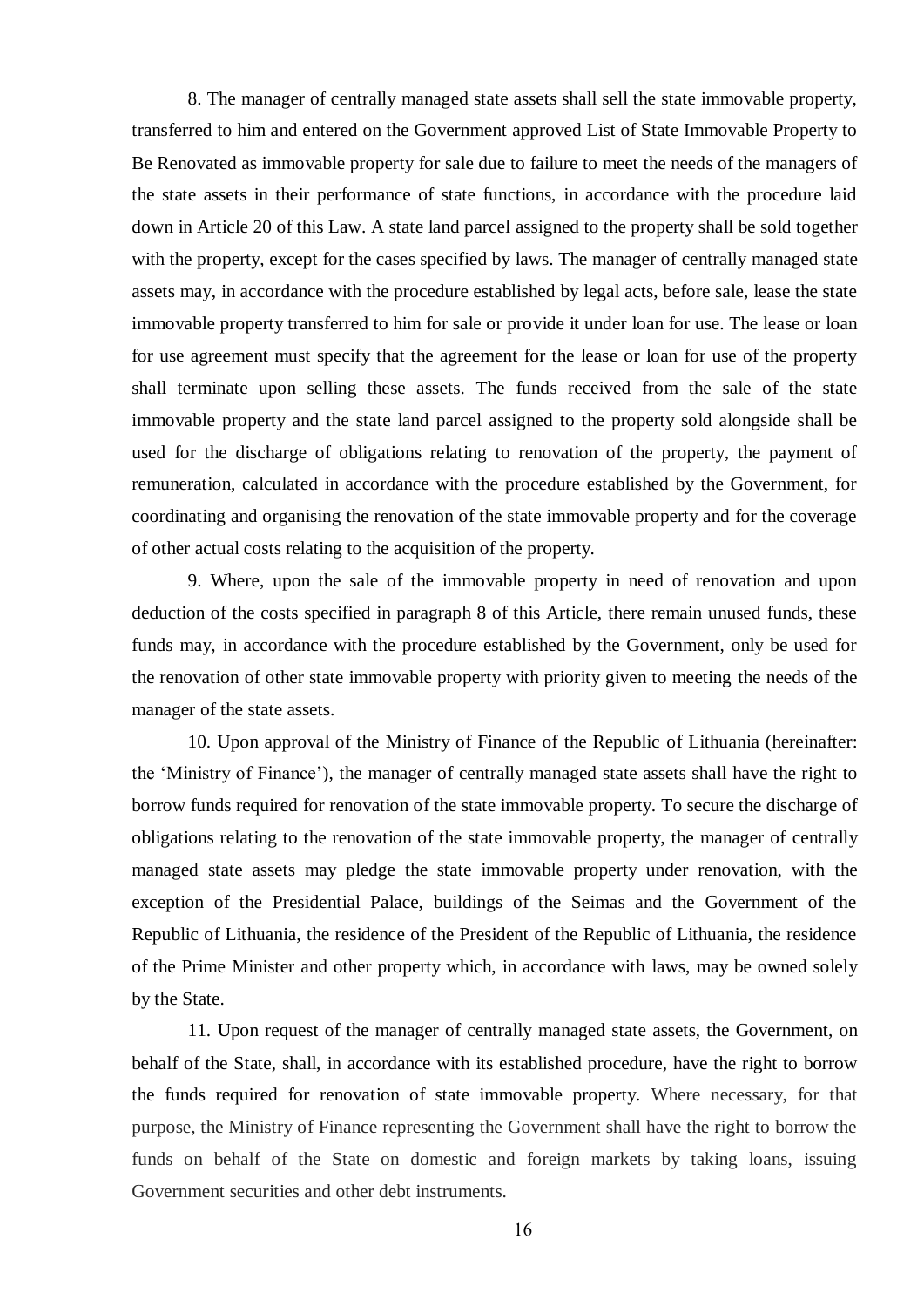## **Article 19. Centralised management, use and disposal of state immovable property**

1. Based on the purpose of use, state immovable property shall be divided into the following groups:

1) for administrative purposes, used for implementing the functions of state institutions, establishments and organisations;

2) for cultural and sports purposes, used for the needs of culture and sports as well as public entertainment events;

3) for educational purposes, used for the needs of education and science;

4) for health care and treatment purposes, used for the needs of health care and provision of medical aid;

5) for subsidiary farm purposes, used for production, storage or warehousing of goods;

6) for special purposes, used for special needs (for military, national security and defence purposes, immovable property used by prisons, police, fire prevention services, border services and other special services, immovable property used by foreign affairs bodies, including diplomatic and consular posts, public transport purposes and other immovable property used for special needs, including immovable property intended for administrative purposes, used for the needs set out in this point);

7) property for other purposes, which may not be attributed to any of the immovable property groups referred to in points 1-6 of this paragraph.

2. State immovable property, with the exception of the Presidential Palace, buildings of the Seimas and the Government of the Republic of Lithuania and the building of the Constitutional Court of the Republic of Lithuania may, in compliance with the principles laid down in this Law, be managed centrally, i.e. by transferring the activities of management, use and disposal of the state immovable property to a single entity (hereinafter: 'centralised management'). The state immovable property managed by the right of trust by state enterprises may be transferred for centralised management where it is not used for the performance of activities of the state enterprise or where it has been recognised as redundant or ineligible (not possible) for use.

3. Centralised management of state immovable property shall be implemented by the manager of centrally managed state assets.

4. Centralised management of state immovable property shall consist of the following activities:

1) management and maintenance of the state immovable property referred to in point 1 of paragraph 1 of this Article transferred, by the right of trust, to the manager of centrally managed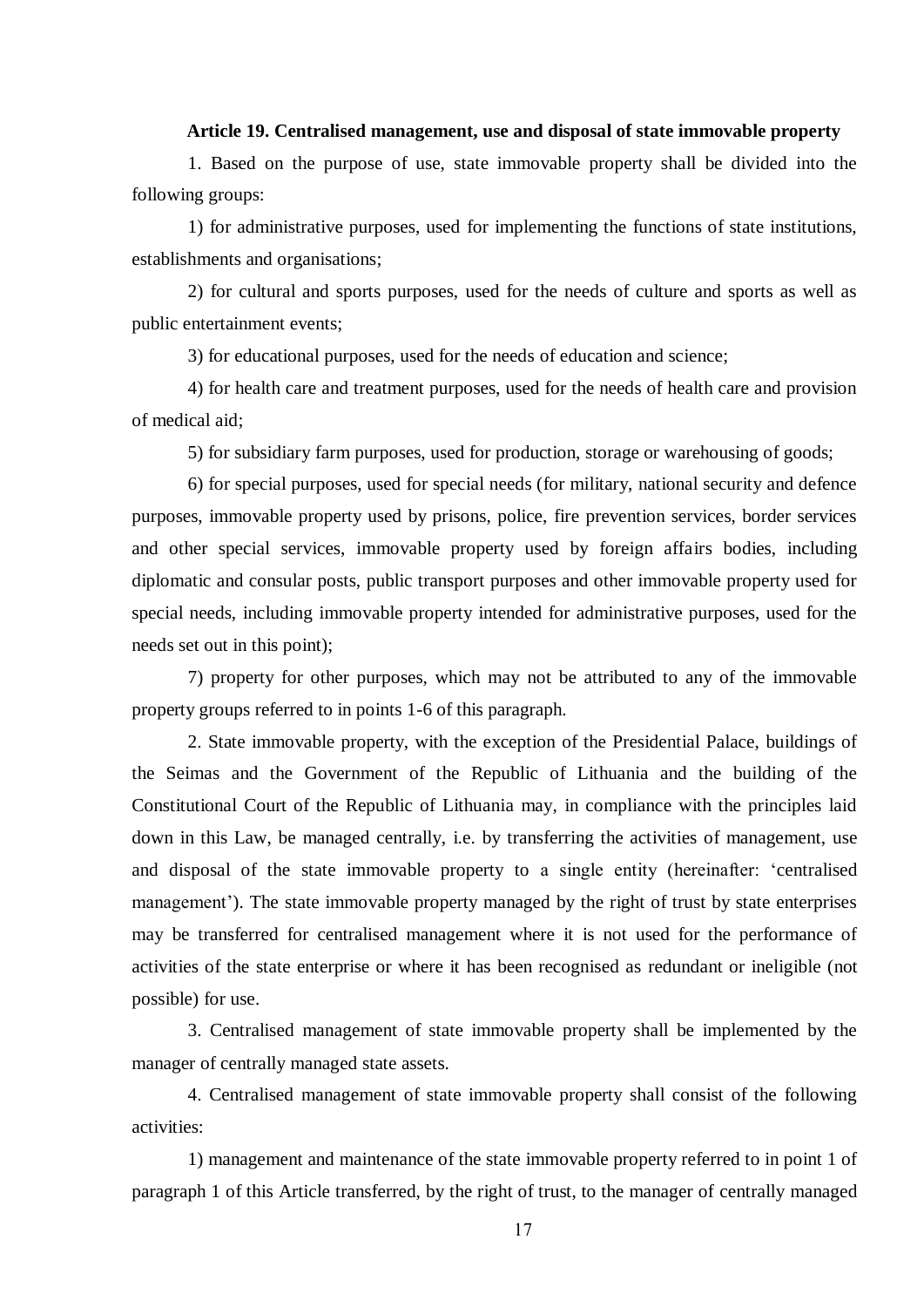state assets in accordance with property management and maintenance agreements concluded with the users of this property (beneficiaries of loan for use). A decision on the transfer for management by the right of trust of the state immovable property intended for administrative purposes to the manager of centrally managed state assets shall be adopted by the Government. The conditions of loan for use of the state immovable property intended for administrative purposes and a standard loan for use agreement, as well as the procedure for the transfer, management, use and disposal of the state immovable property intended for administrative purposes and other state immovable property referred to in this Article, as well as the stages of transfer of the immovable property intended for administrative purposes shall be established by the Government.

2) management, use and disposal, in accordance with the procedure established by the Government, of the state immovable property referred to in paragraph 1 of this Article not used for the performance of state functions (including the property referred to in Article 5(2) of this Law), as well as the property recognised as redundant or ineligible (not possible) for use transferred to the manager of centrally managed state assets;

3) centralised sale, in accordance with the procedure laid down in Article 21 of this Law, of the state immovable property not used for the performance of state functions (including the property referred to in Article 5(2) of this Law), as well as the state immovable property recognised as redundant or ineligible (not possible) for use and the assigned land parcels based on the List of Immovable Items for Sale approved by the Government;

4) obligatory coordination with the manager of centrally managed state assets, in the cases and in accordance with the procedure laid down by legal acts, of asset managers' decisions regarding the loan for use, lease or transfer of the state immovable property referred to in paragraph 1 of this Article managed by them by the right of trust for management by the right of trust to other asset managers;

5) evaluation of efficiency of use of the state immovable property intended for administrative purposes pursuant to the indicators of efficiency of use of immovable property intended for administrative purposes established by the Government or an institution authorised by it, as well as evaluation of alternatives for obtaining immovable property intended for administrative purposes, analysis of the cost-effectiveness of these alternatives pursuant to the standards for obtaining immovable property intended for administrative purposes necessary for carrying out activities and implementing state functions established by the Government or an institution authorised by it;

6) acquisition (by way of purchase or construction) of new immovable property intended for administrative purposes with regard to the need for such property and evaluation of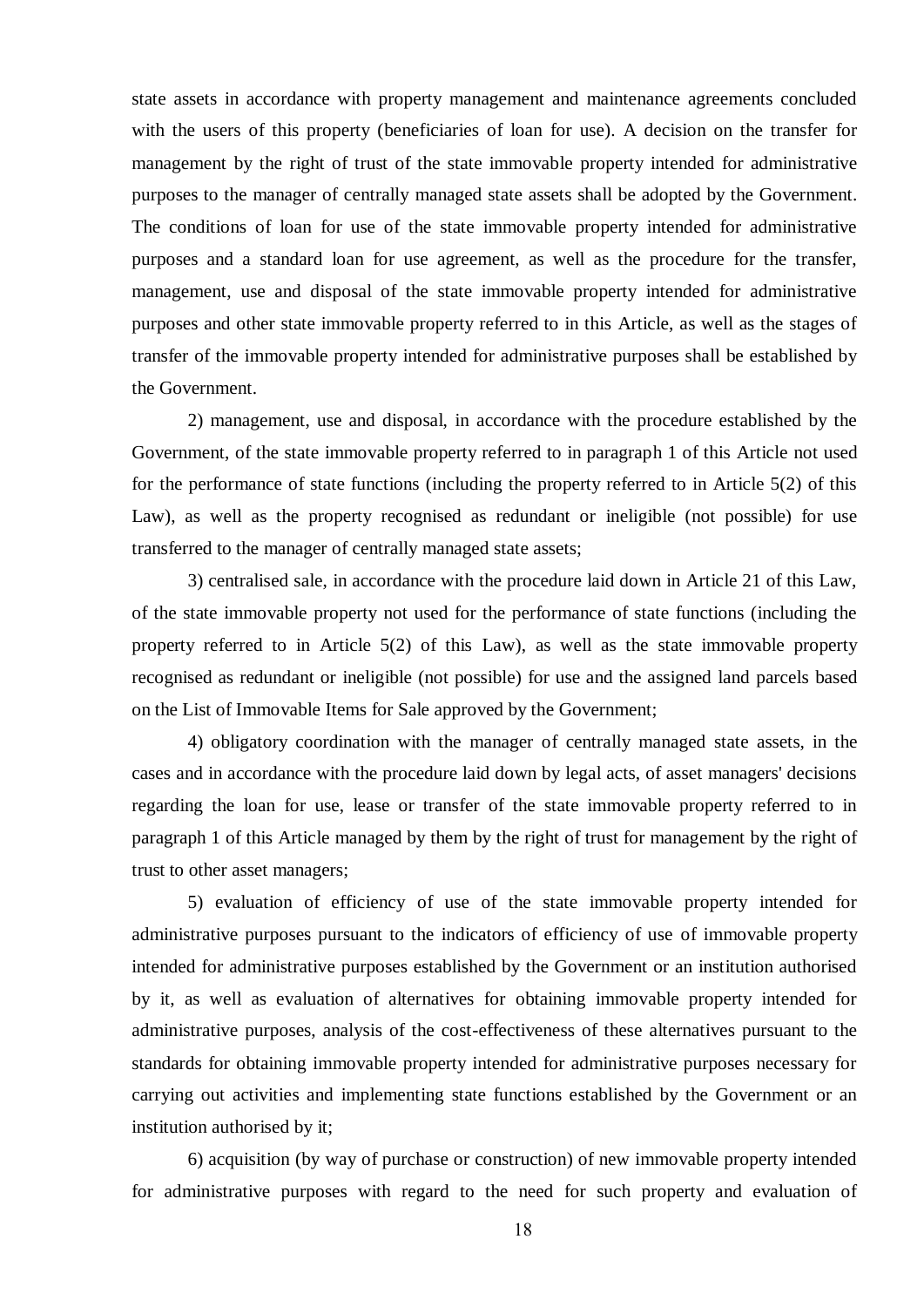alternatives for obtaining immovable property intended for administrative purposes, organisation and coordination of renovation of the state immovable property in accordance with the procedure laid down by laws;

7) purchase of maintenance (including current and major repairs and reconstruction) services for the state immovable property transferred for management by the right of trust.

**Article 20. Transfer of state and municipal assets into the ownership of other entities**

1. Assets belonging to the State by the right of ownership shall be transferred into the ownership of other entities:

1) by privatising shares in accordance with laws;

3) by selling state immovable property and land parcels assigned to it located in Lithuania and abroad, as well as other immovable items, except for the cases referred to in paragraphs 6 and 7 of this Article, in accordance with the procedure laid down in Article 21 of this Law;

3) by selling state immovable property to foreign countries for the establishment of their diplomatic missions and consular posts, as well as to international organisations for the establishment of their missions;

4) by transferring intangible and tangible assets (except for immovable items), by a Government resolution, into the ownership of municipalities for the performance of independent municipal functions;

5) by transferring immovable items, by a Government resolution, into the ownership of municipalities for the performance of independent municipal functions, where this property has been recognised as redundant in accordance with the provisions of Article 26(1)(8) of this Law;

6) by transferring the rights of a stakeholder (owner) of state-owned public establishments, by a Government resolution, to municipalities for the performance of independent municipal functions;

7) by selling the rights, held by the State by the right of ownership, of a stakeholder (owner) of public establishments to other persons in accordance with the procedure for the sale of the rights of a stakeholder of a public establishment by way of a public auction established by the Government;

8) by other ways provided for by this Law and other laws.

2. Assets belonging to a municipality by the right of ownership shall be transferred into the ownership of other entities:

1) by privatising shares in accordance with laws;

19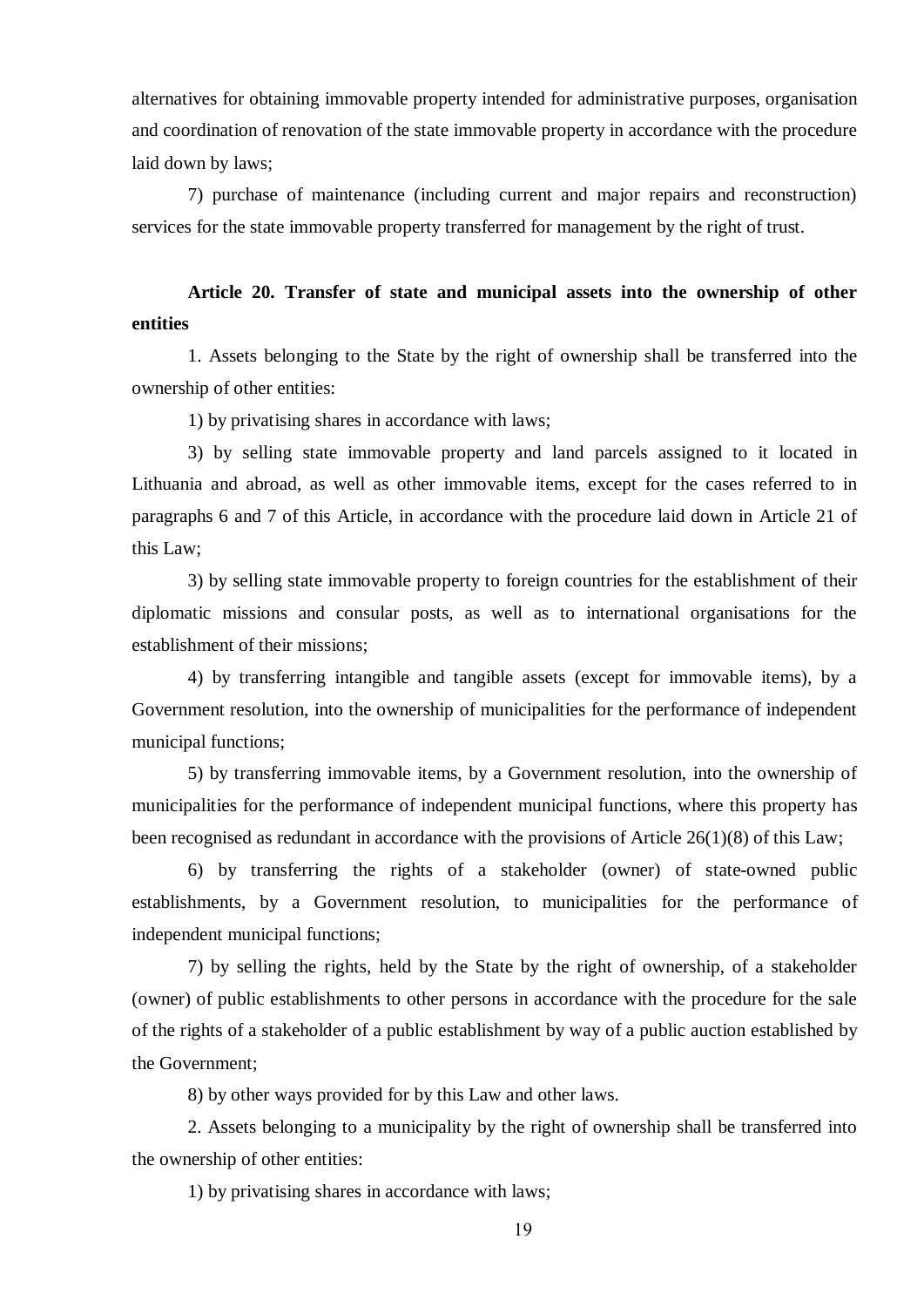3) by selling municipal immovable property and land parcels assigned to it, as well as other immovable items in accordance with the procedure laid down in Article 21 of this Law;

3) by transferring them into the ownership of the State or another municipality;

4) by selling the rights, held by a municipality by the right of ownership, of a stakeholder of public establishments to other persons in accordance with the procedure for the sale of the rights of a stakeholder of a public establishment by way of a public auction established by the Government;

5) by other ways provided for by this Law and other laws.

3. A decision on the sale of the assets referred to in point 3 of paragraph 1 of this Article to foreign countries for the establishment of their diplomatic missions and consular posts, as well as to international organisations for the establishment of their missions shall be adopted by the Government. Such a decision must specify the state institution or establishment authorised to conclude a contract of purchase and sale of the assets. The assets referred to in point 3 of paragraph 1 of this Article shall be sold at the value established in accordance with the Law of the Republic of Lithuania on the Bases of Property and Business Valuation (hereinafter: the 'Law on the Bases of Property and Business Valuation').

4. Municipal assets may, by a decision of a municipal council, be transferred into the ownership of the State or another municipality with the respective consent of the Government or an institution authorised by it or the municipal council of another municipality. Municipal immovable property located abroad shall be sold at the value established in accordance with the Law on the Bases of Property and Business Valuation by a decision of the municipal council.

5. State and municipal assets may not be transferred to other legal or natural persons or be otherwise linked with the assets under a joint venture agreement.

6. State movable and immovable tangible assets acquired in the course of discharge of obligations of the Republic of Lithuania arising from the membership of the Republic of Lithuania in the North Atlantic Treaty Organisation, the European Union, the United Nations or intended for the discharge of obligations arising from treaties, for collective defence operations, military operations, international military exercises or military cooperation events and civil missions may be gratuitously transferred or sold to international organisations, state or municipal institutions of other states, public legal persons of other states if such gratuitous transfer or sale is in compliance with international commitments of the Republic of Lithuania or the National Security Strategy approved by the Seimas. A decision on the gratuitous transfer or sale without tender of the assets referred to in this paragraph shall be adopted by the asset manager in case of the transfer or sale of tangible current assets, except for monetary funds, or movable tangible fixed assets the residual value whereof does not exceed EUR 30 000, or by the Government in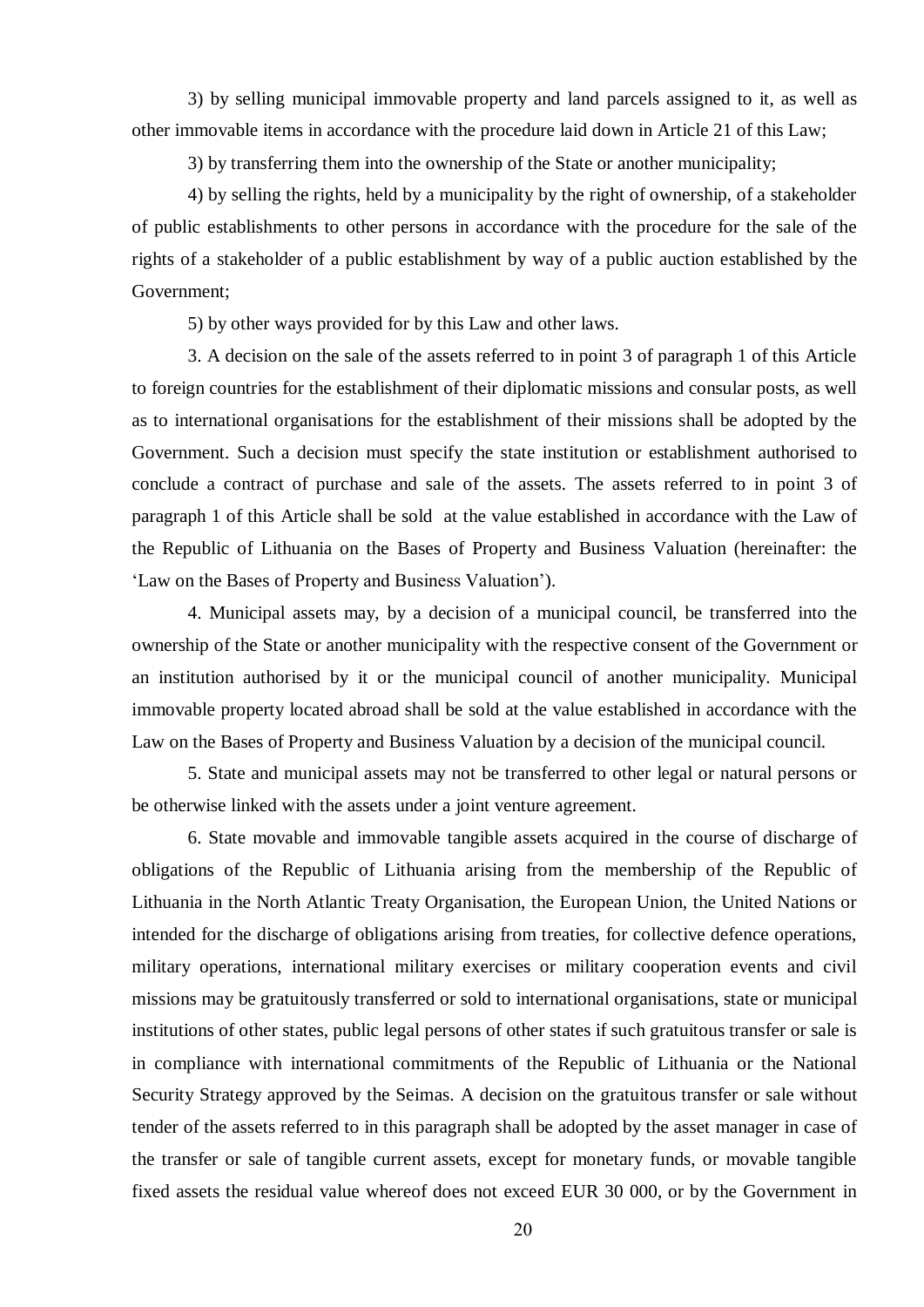case of the transfer or sale of tangible immovable property or movable tangible fixed assets the residual value whereof exceeds EUR 30 000. The decision of the Government or the asset manager must specify the state institution or establishment concluding the transfer or sale transaction, the assets transferred or sold and the conditions and procedure for the use thereof.

7. State immovable property or movable tangible fixed assets the residual value whereof exceeds EUR 30 000 and which is intended for development cooperation activities or for the provision of humanitarian aid may be gratuitously transferred into the ownership of international organisations, state or municipal institutions of other states and public legal persons of other states by a decision of the Government, while state tangible current assets, except for monetary funds, and movable tangible fixed assets the residual value whereof does not exceed EUR 30 000 and which is intended for development cooperation activities or for the provision of humanitarian aid – by a decision of the asset manager. Municipal movable and immovable tangible assets intended for development cooperation activities or for the provision of humanitarian aid may be gratuitously transferred into the ownership of international organisations, state or municipal institutions of other states and public legal persons of other states by a decision of the municipal council.

8. The procedure for gratuitous transfer or sale without tender of the state assets referred to in paragraphs 6 and 7 of this Article shall be established by the Government which shall also appoint an institution in charge of the supervision of implementation of this procedure.

9. All the provisions of agreements on the transfer of state assets to legal or natural persons under which the State is deprived of its rights, established by laws, or its rights are restricted shall be deemed null and void. The rights of the State may be restricted only in accordance with the procedure and on the grounds established by laws of the Republic of Lithuania.

10. The rights of a stakeholder of a public establishment held by the right of ownership by the State or a municipality may be sold where this public establishment has not been assigned, in accordance with the procedure established by legal acts, the performance of public administrative functions and both of the following conditions are met:

1) no immovable property belonging to the State or the municipality by the right of ownership has been invested when establishing the public establishment or increasing the public establishment's stakeholders' capital;

2) the public establishment is not a beneficiary of the loan for use of state of municipal assets.

21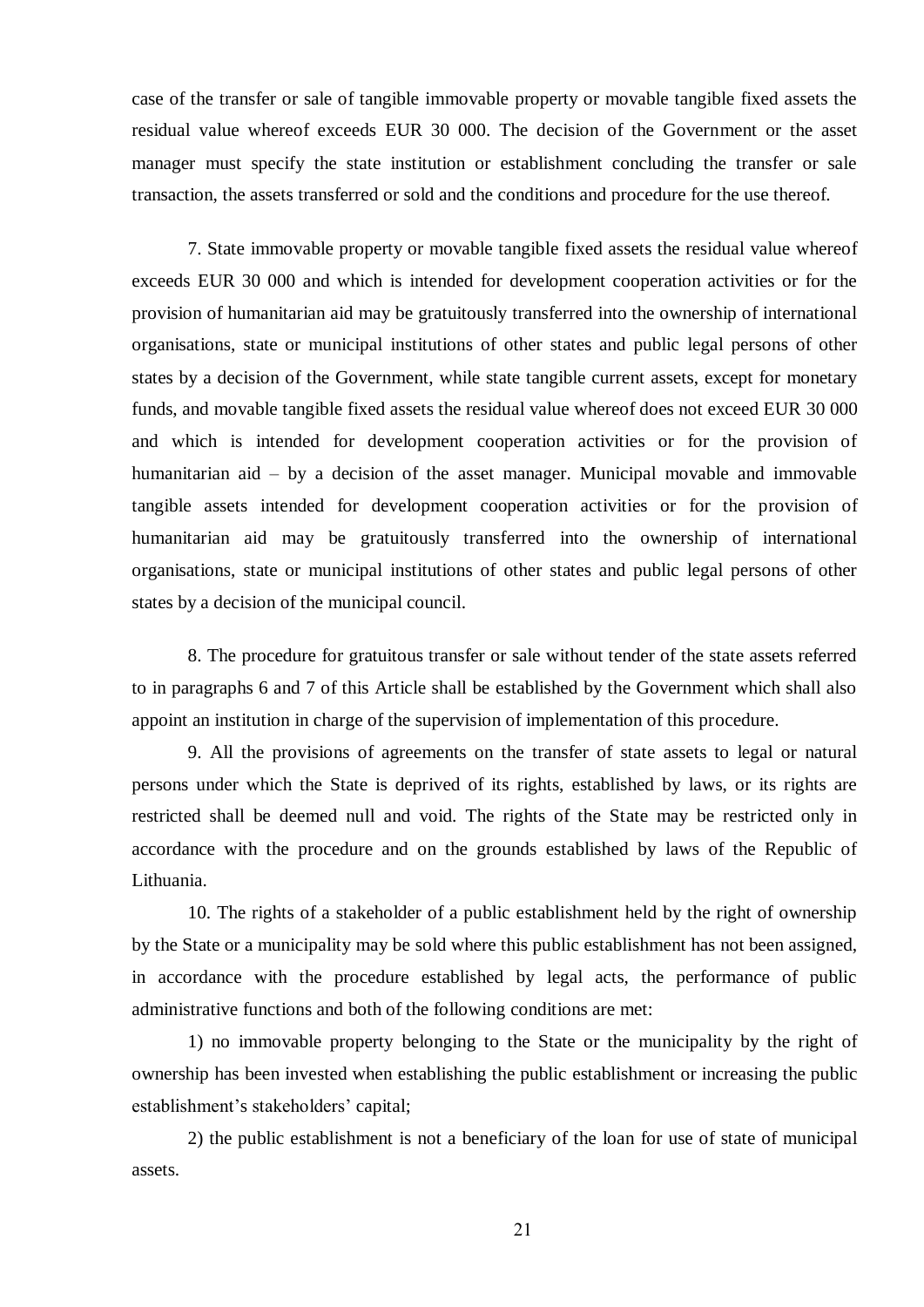11. A decision on the sale of the rights of a stakeholder of a public establishment held by the right of ownership by the State shall be adopted by a Government resolution. A decision on the sale of the rights of a stakeholder of a public establishment held by the right of ownership by a municipality shall be adopted by the municipal council. A state or municipal institution drawing up a draft decision must justify its compliance with the principles referred to in Article 9 of this Law. The decision must specify:

1) the name, registration number and registered office of the public establishment the rights of a stakeholder whereof held by the State or a municipality may be sold;

2) the initial price of the sold rights of a stakeholder, which must be not less than the value of respectively state or municipal contributions into the public establishment's stakeholders' capital;

3) respectively a state or municipal institution authorised to conclude a contract of purchase and sale of the rights of a stakeholder.

#### **Article 21. Sale by way of a public auction of state and municipal immovable items**

1. A public auction is a method of selling immovable property and a land parcel assigned to it (if the land parcel is sold alongside the immovable property), as well as other immovable items belonging to the State or municipalities by the right of ownership, except for the cases referred to in Article 20(6) and (7) of this Law, where the number of participants in the public auction is not limited and contracts of purchase and sale of the immovable property and the land parcel assigned to it or other immovable items are concluded with the highest bidder. The procedure for the sale by way of a public auction of state and municipal immovable items shall be established by the Government. A public auction may be organised by means of information technology tools.

2. The organiser of the public auction sale of immovable property and a land parcel assigned to it (if the land parcel is sold alongside the immovable property), as well as of other immovable items belonging to the State by the right of ownership shall be the manager of centrally managed state assets. The organiser of the public auction of the state immovable property located abroad may be a state institution authorised by the Government, while the organiser of the public auction of the immovable property and other immovable items belonging to a municipality by the right of ownership shall be the municipal administration, except for the cases where municipalities conclude contracts for the sale of the assets belonging to them by the right of ownership with the manager of centrally managed state assets.

3. The initial price of state or municipal immovable property and a land parcel assigned to it (if the land parcel is sold alongside the immovable property) as well as other immovable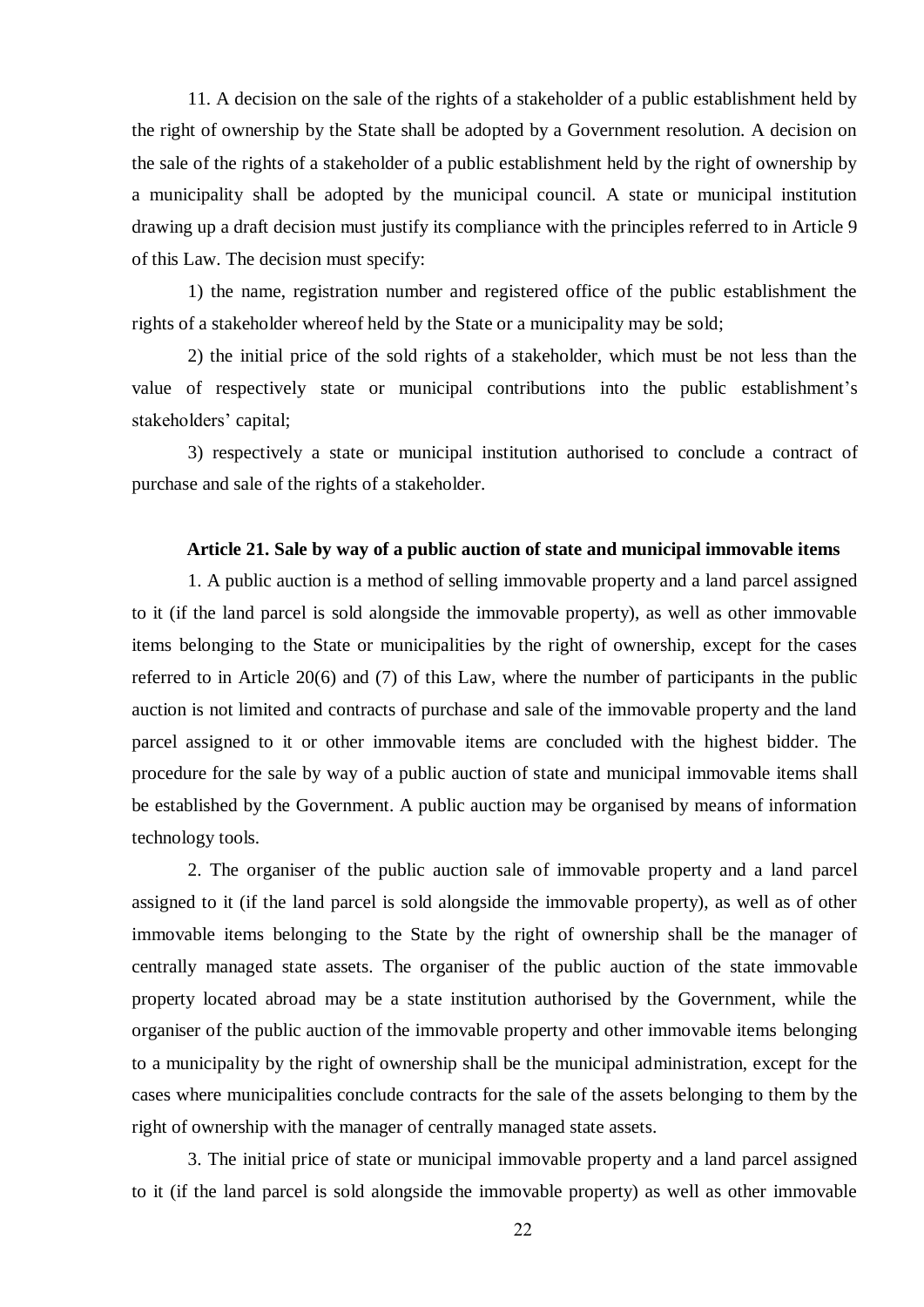items sold by public auction must be set at the public auction based on the value established in accordance with the procedure laid down in the Law on the Bases of Property and Business Valuation. The initial price of the land parcel or the initial price of the state or municipal immovable property sold, where the land may only be leased, shall be increased by the value of expenses incurred by the organiser of the public auction related to drawing up of a detailed plan of the land parcel or a draft landholding, or a plan of the land parcel equivalent to land-use projects for the land reform, or a plan of the land parcel equivalent to documents of detailed territorial planning and the plan of the land parcel. The conditions of the public auction for the sale of the state immovable property and the land parcel, sold or leased, assigned to it, as well as other immovable items the value whereof exceeds EUR 3 million, except for the immovable property and land parcels assigned to it entered on the List of State Immovable Property to Be Renovated shall be approved by the Privatisation Commission.

4. State and municipal immovable property and other immovable items entered on the List of State (Municipal) Immovable Property and Other Immovable Items for Sale by Public Auction approved by the Government or a municipal council or on the List of State Immovable Property to Be Renovated shall be sold by public auction. The procedure for drawing up the list of state and municipal immovable property and other immovable items sold by public auction shall be established by the Government.

5. A participant of a public auction may be citizens and permanent residents of the Republic of Lithuania and foreign countries, as well as permanent residents of the Republic of Lithuania not holding the citizenship of the Republic of Lithuania, legal persons established in the Republic of Lithuania and foreign countries, as well as entities not possessing the status of a legal person, their branches and representative offices and several persons who have entered into a written agreement. Where state immovable property is sold together with a land parcel or a part thereof and the person intending to take part in the public auction is a foreign entity, he must comply with the requirements set forth by laws and other legal acts regulating the conclusion of land transactions.

6. A contract of purchase and sale of state or municipal immovable property, as well as other immovable items and a contract of purchase and sale or lease of a land parcel (where the land is not for sale), in the form prescribed by law, with the highest bidder at the public auction recognised as the successful bidder must be concluded within 30 calendar days of the sale at the public auction. Contracts of purchase and sale of the state land assigned to immovable property belonging to municipalities by the right of ownership or contracts of lease of the state land with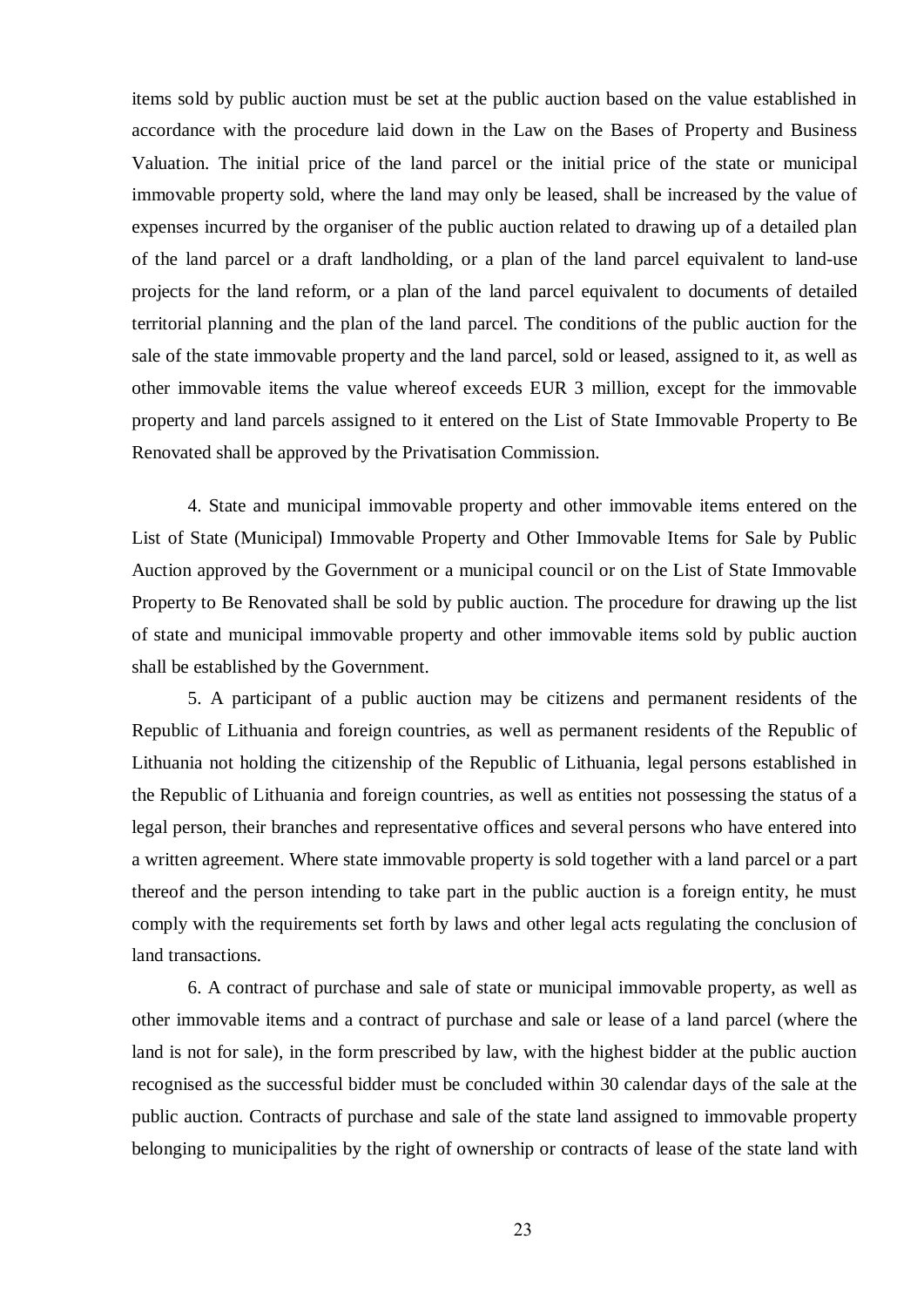the successful bidder (buyer) shall be concluded by the manager of centrally managed state assets.

7. Contracts of purchase and sale of state or municipal immovable property and a land parcel assigned to it and other immovable items must specify the procedure and terms of payment for the purchased property, the obligations of the successful bidder (buyer) to comply with the conditions of the public auction, legal consequences for failure to perform the conditions of the contract/contracts, the procedure for terminating the contract/contracts, the obligation of the buyer to conclude a contract of lease of the land parcel and other obligations of the successful bidder (buyer).

8. Payment for the sold immovable property and a land parcel assigned to it and other immovable items may be made immediately (within ten calendar days from the signing of the contract of purchase and sale) or by instalments. If the payment is made by instalments, the time limit for the payment may not exceed three years. The latest possible time limit for the payment shall be established by the organiser of a public auction in the conditions of the public auction. Where the trustees of the sold immovable property and the land parcel assigned to it differ, a decision on the time limit for the payment shall be adopted by the trustee of the land parcel.

9. Where the discharge of the successful bidder's (buyer's) debt obligations is secured by a credit institution which to that end has provided payment guarantee to the organiser of the public auction prior to the signing of the contract of purchase and sale, the latter shall have the right to pledge the property sold at the public auction to it in order to ensure the discharge of the buyer's debt obligation to the credit institution, providing that the mortgage shall take effect after the full settlement for the property purchased has been made with the organiser of the public auction, i.e. the payment of the price for the immovable item, including the land parcel, penalties and other obligations. The property sold at the public auction may be pledged if the successful bidder (buyer) has paid the difference, if any, between the price of the property and the amount indicated in the payment guarantee provided by the credit institution.

10. When payment is made by instalments, the initial payment must be not less than 30 per cent of the price set for the immovable property and the land parcel or the other immovable item at the public auction and must be paid within five calendar days of the signing of the contract of purchase and sale. When payment is made by instalments, the successful bidder (buyer) shall pay interest calculated in accordance with the procedure established by the Government, while to ensure the discharge of his obligations, he must provide to the organiser of the public auction the instruments for ensuring the discharge of obligations specified in the conditions of the public auction.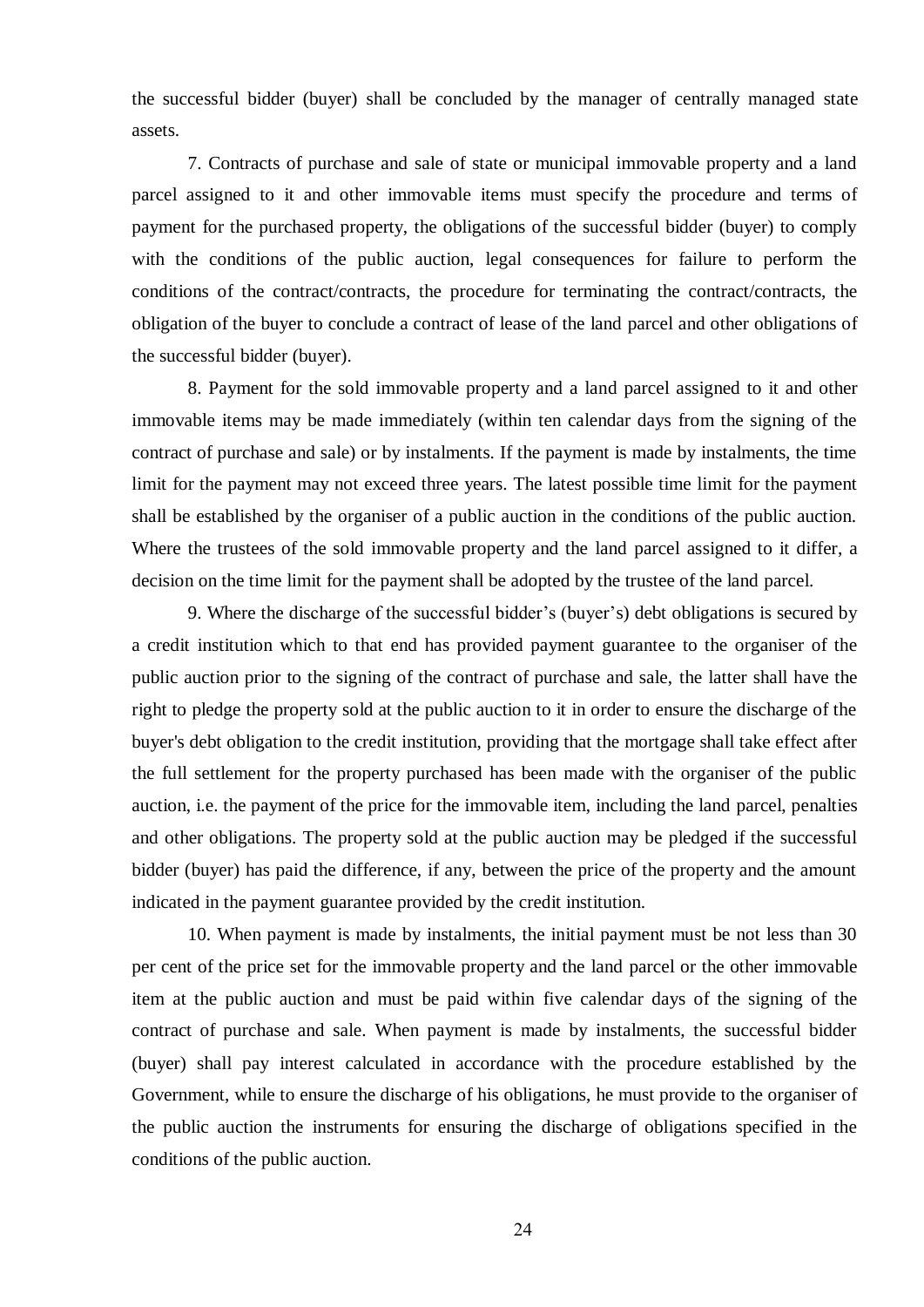11. The right of ownership to the property shall be transferred to the successful bidder (buyer) upon full settlement for the sold immovable item or immovable property and the state land parcel assigned to it (where the land parcel is sold alongside the immovable property).

12. For failure to timely discharge a pecuniary obligation the successful bidder (buyer) must pay to the organiser of the public auction late payment interest specified in the contract of purchase and sale but not less than 0.1 per cent of the delayed amount for each overdue calendar day. The organiser of the public auction may set an additional period not exceeding 30 calendar days for the fulfilment of the contractual conditions. Where the successful bidder (buyer) fails to perform the contract, fails to pay the difference between the purchase price and the amount of initial payment and/or late payment interest, the organiser of the public auction may terminate the contract of purchase and sale. Upon termination of the contract of purchase and sale by the organiser of the public auction due to the fault of the successful bidder (buyer), the property sold at the public auction shall be returned to the organiser of the public auction, while the part of the purchase price paid by the buyer shall be returned to the buyer along with the initial payment upon deduction of the expenses incurred by the organiser of the public auction, including penalties. The organiser of the public auction shall be entitled to request the successful bidder (buyer) to cover the expenses related to the organisation of the public auction and the price difference if the immovable property and the land parcel assigned to it (where the land parcel is sold alongside the immovable property), or the other immovable items have been sold at a new public auction at the price lower than the price which had to be paid by the successful bidder (buyer).

13. The funds received upon the sale of:

1) state immovable property and other immovable items, as well as interest, penalties and other payments relating to the performance of the contract of purchase and sale, except for the case referred to in Article 18(8) of this Law, after deduction of the remuneration for the manager of centrally managed state assets established by the Government for the sale of the immovable property or other immovable items and expenses incurred by him relating to the drawing up of a detailed plan of the leased land parcel or a draft landholding, or a plan of the land parcel equivalent to land-use projects for the land reform, or a plan of the land parcel equivalent to documents of detailed territorial planning and the plan of the land parcel, or expenses incurred by the organiser of a public auction of the state immovable property located abroad relating to the organisation of the public auction shall be transferred into the account of the Privatisation Fund or the account of the State Social Insurance Fund, where the immovable property belonging to the State by the right of ownership is accounted for in the State Social Insurance Fund in accordance with the Law of the Republic of Lithuania on State Social Insurance;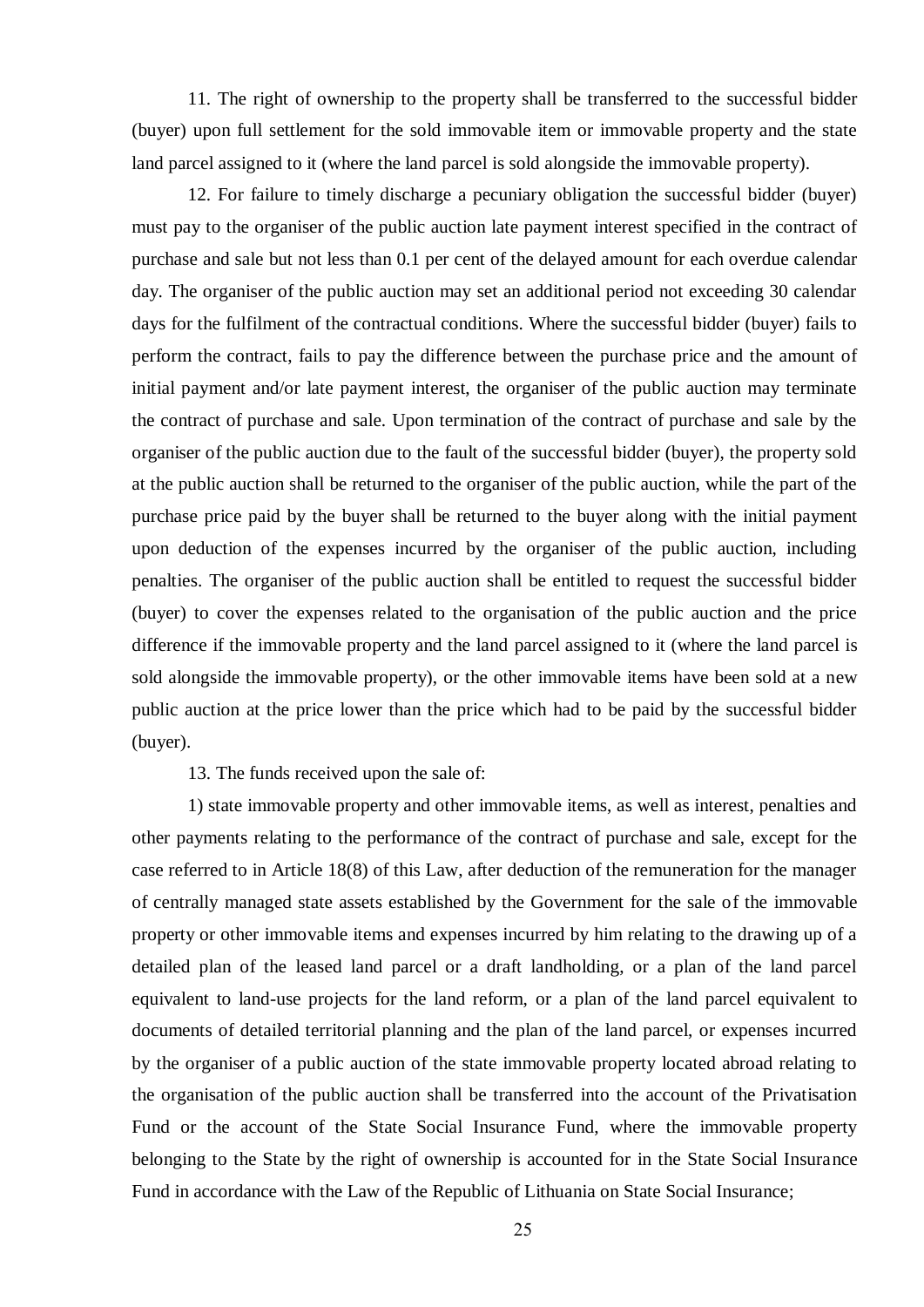2) municipal immovable property and other immovable items, as well as interest, penalties and other payments relating to the performance of the contract of purchase and sale, after deduction of the remuneration for the manager of centrally managed state assets provided for in the contracts relating to the sale of the municipal property (where such contracts are concluded) shall be transferred into the municipal budget;

3) a state land parcel assigned to the state or municipal immovable property, except for the case referred to in Article 18(8) of this Law, after deduction of expenses incurred by the organiser of a public auction relating to the drawing up of a detailed plan of the sold land parcel or a draft landholding, or a plan of the land parcel equivalent to land-use projects for the land reform, or a plan of the land parcel equivalent to documents of detailed territorial planning and the plan of the land parcel shall be allocated as follows: 50 per cent – into the state budget of the Republic of Lithuania and 50 per cent – into a special account for the accumulation of funds for the sold state land parcels of the budget of the municipality in the territory whereof the land parcel has been sold.

14. In accordance with the procedure set forth by laws, immovable property belonging to the State or a municipality by the right of ownership located on a private land parcel may be sold at a public auction without the consent of the land owner provided it is not contrary to the conditions of use of the land parcel laid down in laws and/or the contract.

#### **Article 22. Investment of state and municipal assets**

1. Investment of state and municipal assets shall mean the transfer, as a contribution, of assets belonging to the State or a municipality by the right of ownership:

1) to a public establishment, a public limited liability company or a private limited liability company in the course of discharge of property obligations of the founder assumed under the deed of incorporation or the memorandum of incorporation;

2) by increasing the capital of the stakeholders of a public establishment or the capital of a public limited liability company or a private limited liability company, where the State and/or the municipality is their participant;

3) to a public establishment in the course of setting (forming) the capital of the stakeholders, where a budgetary institution is converted into a public establishment in accordance with the procedure set forth by laws;

4) to a public limited liability company or a private limited liability company in the course of setting (forming) the capital, where the state or municipal enterprise is converted into a public limited liability company or private limited liability company in accordance with the procedure set forth by legal acts;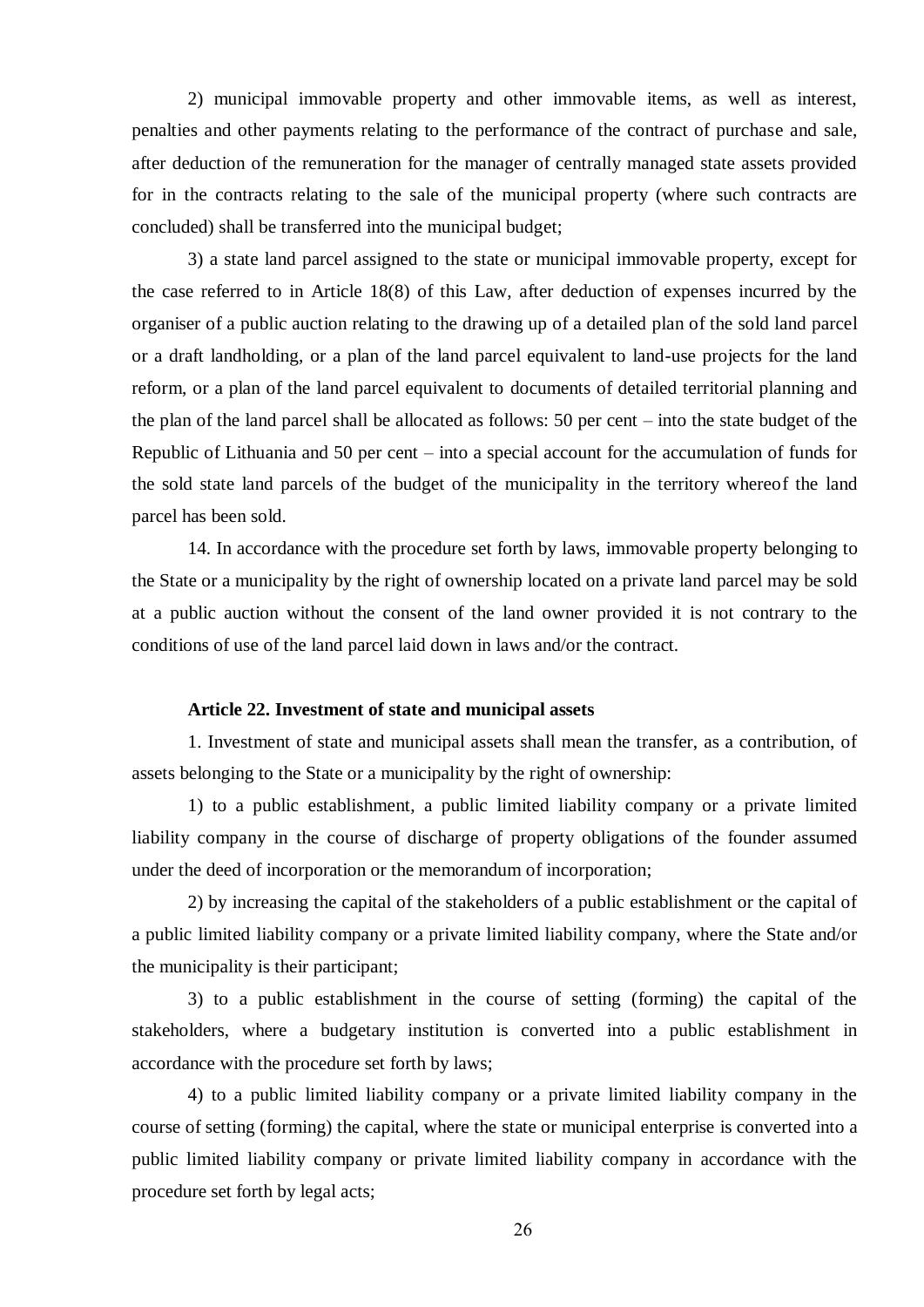5) to legal persons, under establishment or already established, of another legal form, whose purpose of activities is international cooperation, where the aim is to ensure the proper performance of state or municipal functions set forth by laws;

6) in the course of acquiring units offered by an investment fund established in the Republic of Lithuania or another EU Member State or a state of the European Economic Area and investing the accumulated funds in the Republic of Lithuania, which is a private capital collective investment undertaking. This point shall not apply to the investment of municipal assets.

2. A decision on the investment of assets belonging to the State by the right of ownership shall be adopted by the Government. A decision on the investment of assets belonging to a municipality by the right of ownership shall be adopted by the municipal council. Prior to adopting a respective decision, the entity making an investment proposal must economically and socially substantiate the proposal. The decisions relating to the investment of state and municipal assets shall be adopted in accordance with the procedure established by the Government if at least three of investment criteria are met:

1) investment will ensure the fulfilment of the obligations arising from the treaties of the Republic of Lithuania;

2) investment is made into enterprises and/or facilities of strategic and key importance to ensuring national security in accordance with the Law on Enterprises and Facilities of Strategic Importance to National Security and Other Enterprises of Importance to Ensuring National Security, as well as other legal acts implementing the national security objectives which, inter alia, ensure the necessary decisive power of the State;

3) investment promotes Lithuania's economic growth, enhances its economic independence and/or international competitiveness;

4) investment will aim at ensuring economic and social cohesion of a municipality or the whole country within the EU, as well as on a regional level and worldwide;

5) investment will result in the creation or development of infrastructure useful to the public (promotion of effective competition on internal market, improvement of the quality, choice and availability of public services);

6) investment of the state and/or municipal assets (state or municipal contribution) will generate added value and ensure long-term economic sustainability of the activities generating the added value;

7) the investee will generate not only profit (income) but also social outcome (in the fields of education, culture, science, environment, health and social security, etc.), or ensure a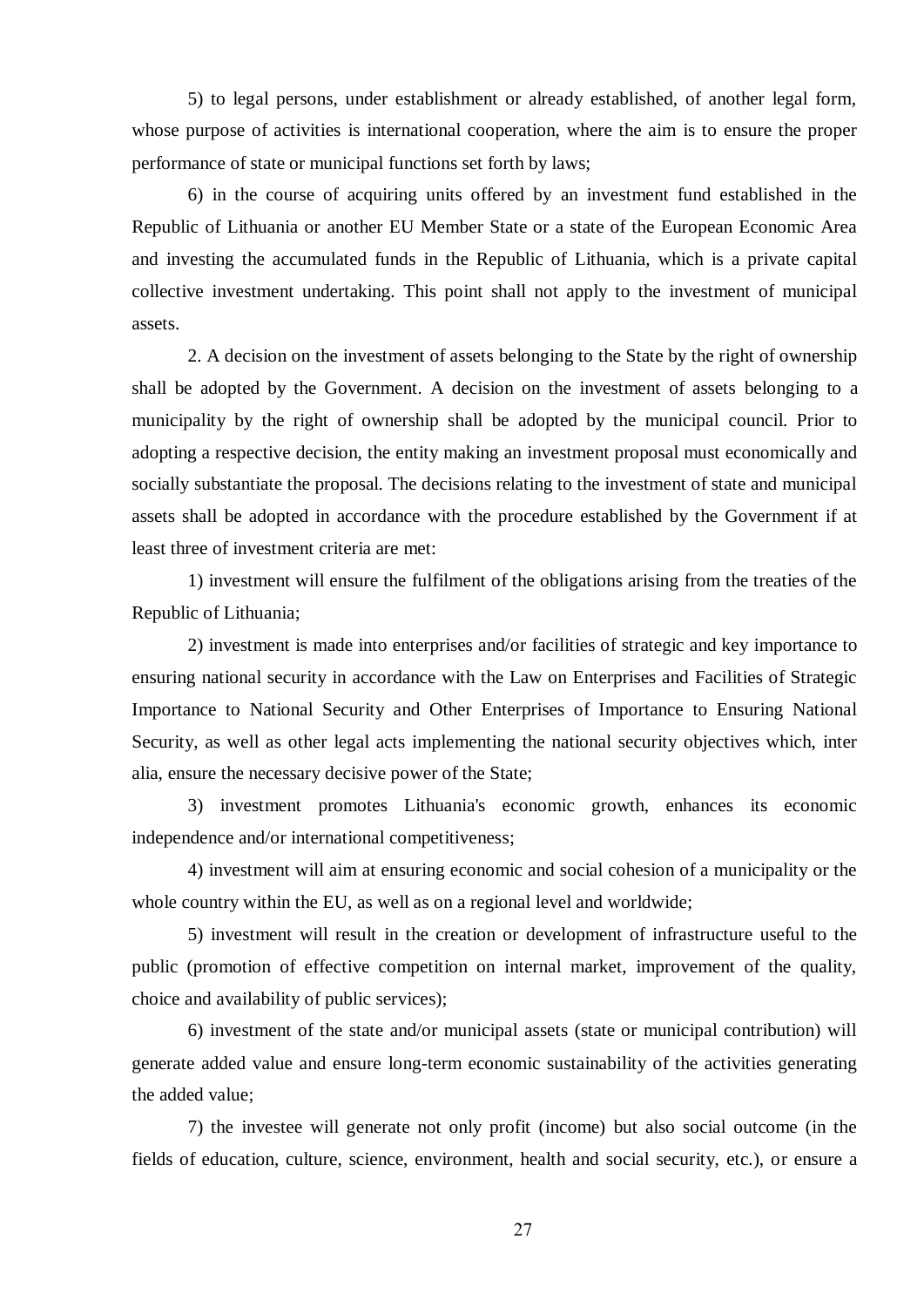more efficient performance of state and municipal functions set forth in laws of the Republic of Lithuania and Government resolutions;

8) investment will be made into economic and social innovations, development of knowledge economy and creation of high technologies, where that is one of the main objectives of activities of the investee;

9) the investment objective and desired outcome are laid down in legal acts implementing strategic planning documents.

3. State or municipal assets may not be invested to acquire an enterprise or securities from natural persons and private legal persons, and to establish a private legal person, except for the cases specified in this Law and other laws.

4. The State or a municipality may invest the assets by acquiring the shares of a public limited liability company or a private limited liability company being incorporated or increasing its authorised capital, which grant over 50 per cent of votes to the State or the municipality (municipalities), or to them collectively, at a general meeting of shareholders.

5. The State may invest the assets by acquiring units of an investment fund, where:

1) the investment strategy of the investment fund, investment restrictions and specialisation in the geographical area or branch of the economy are in compliance with the objectives and approaches of the state policy on the promotion of small and medium-size businesses;

2) the investment fund is a closed-ended investment fund;

3) it is provided for in the instruments of incorporation of the investment fund that investors represent their own interests when adopting decisions;

4) it is specified in the instruments of incorporation of the investment fund that, when adopting investment decisions, a detailed investment proposal shall be prepared for each investment, containing a market and sales analysis of products or services provided by the enterprise, profit development and forecasts, the anticipated return on investment and/or other information necessary for the adoption of a decision;

5) the management company of the investment fund complies with the requirements of legal acts of the Republic of Lithuania and is selected by a public tender;

6) the management company of the investment fund is a private legal person whose heads are of good repute and have the qualifications and experience meeting the requirements of the Law of the Republic of Lithuania on Collective Investment Undertakings.

6. A person purchasing the shares of a public limited liability company or a private limited liability company being incorporated, with the State or a municipality participating in its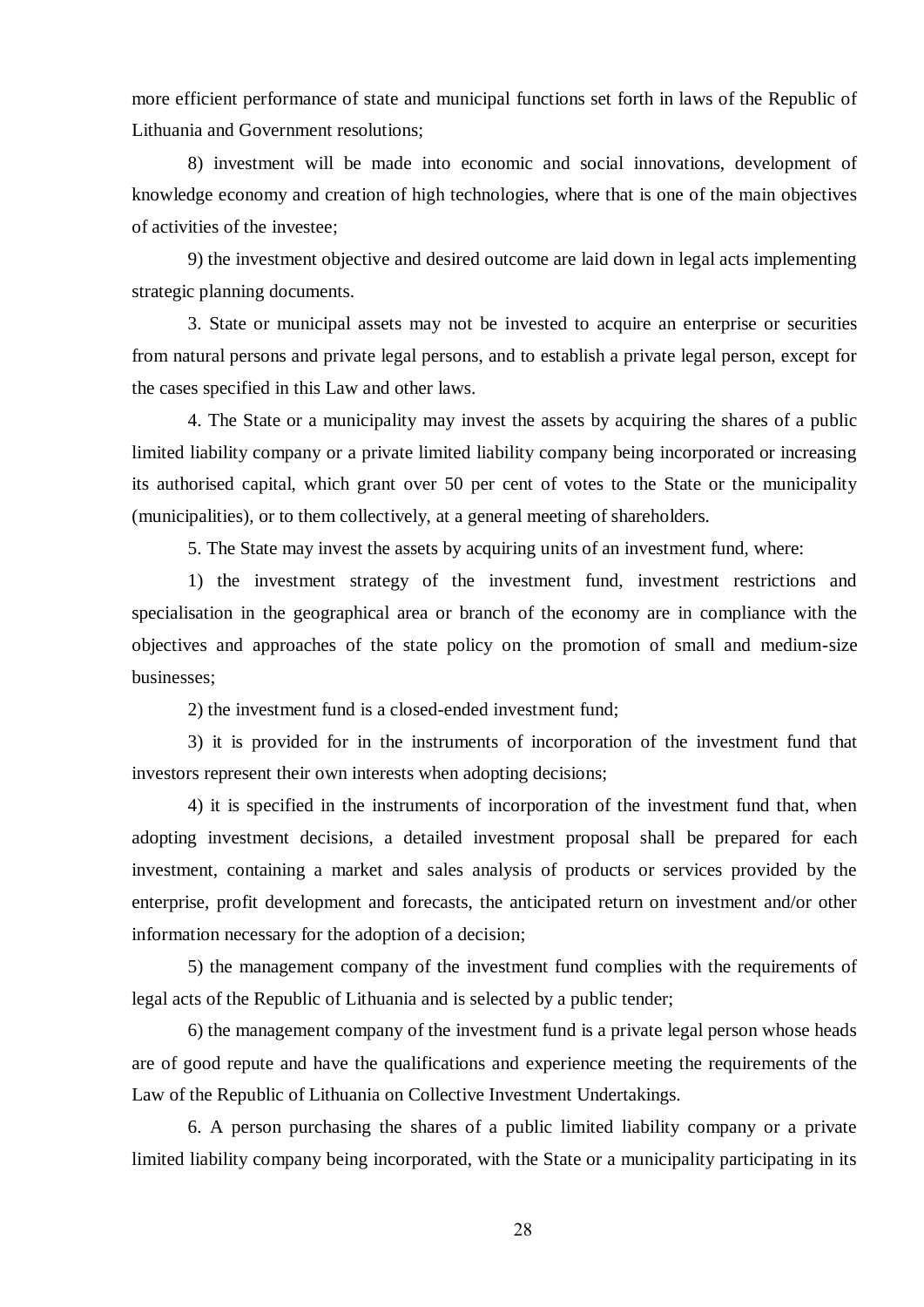incorporation, shall be selected by a public tender in accordance with the procedure established by the Government.

7. Paragraph 6 of this Article shall not apply where a public limited liability company or a private limited liability company are being incorporated for the implementation of institutional partnership between the public and private sectors. In that case, information about the incorporation of the public limited liability company or the private limited liability company for the implementation of institutional partnership between the public and private sectors must be specified in the terms and conditions of the tender for the award of concession or of the public procurement organised for the implementation of a public-private partnership. The terms and conditions and the memorandum of incorporation of the public limited liability company or the private limited liability company for the implementation of institutional partnership between the public and private sectors must, in addition to the requirements laid down in other laws, specify the period of duration of the public limited liability company or the private limited liability company which may not be longer than the period of the concession contract or the publicprivate partnership agreement and conditions of continuity of activities of the public limited liability company or the private limited liability company, including the conditions of the state's or a municipality's participation in the company's activities as a shareholder.

# **Article 23. Representation of property and non-property rights of the State and municipalities as participants in a legal person**

Property and non-property rights of the State and municipalities in public establishments, public limited liability companies, private limited liability companies and legal persons of another legal form shall be exercised in accordance with the procedure established by the Government.

### **Article 24. Pledge of state and municipal assets**

1. State assets may not be pledged, except for the cases specified in paragraph 2 of this Article and Article 18(10) of this Law.

2. State or municipal enterprises shall exercise the right to pledge tangible fixed assets in accordance with the Law of the Republic of Lithuania on State and Municipal Enterprises.

3. The tangible fixed assets belonging to a municipality by the right of ownership may be pledged, in the cases specified by laws, by a decision of the municipal council and in accordance with the procedure established by the council. The intangible, financial and tangible current assets of municipalities may not be pledged.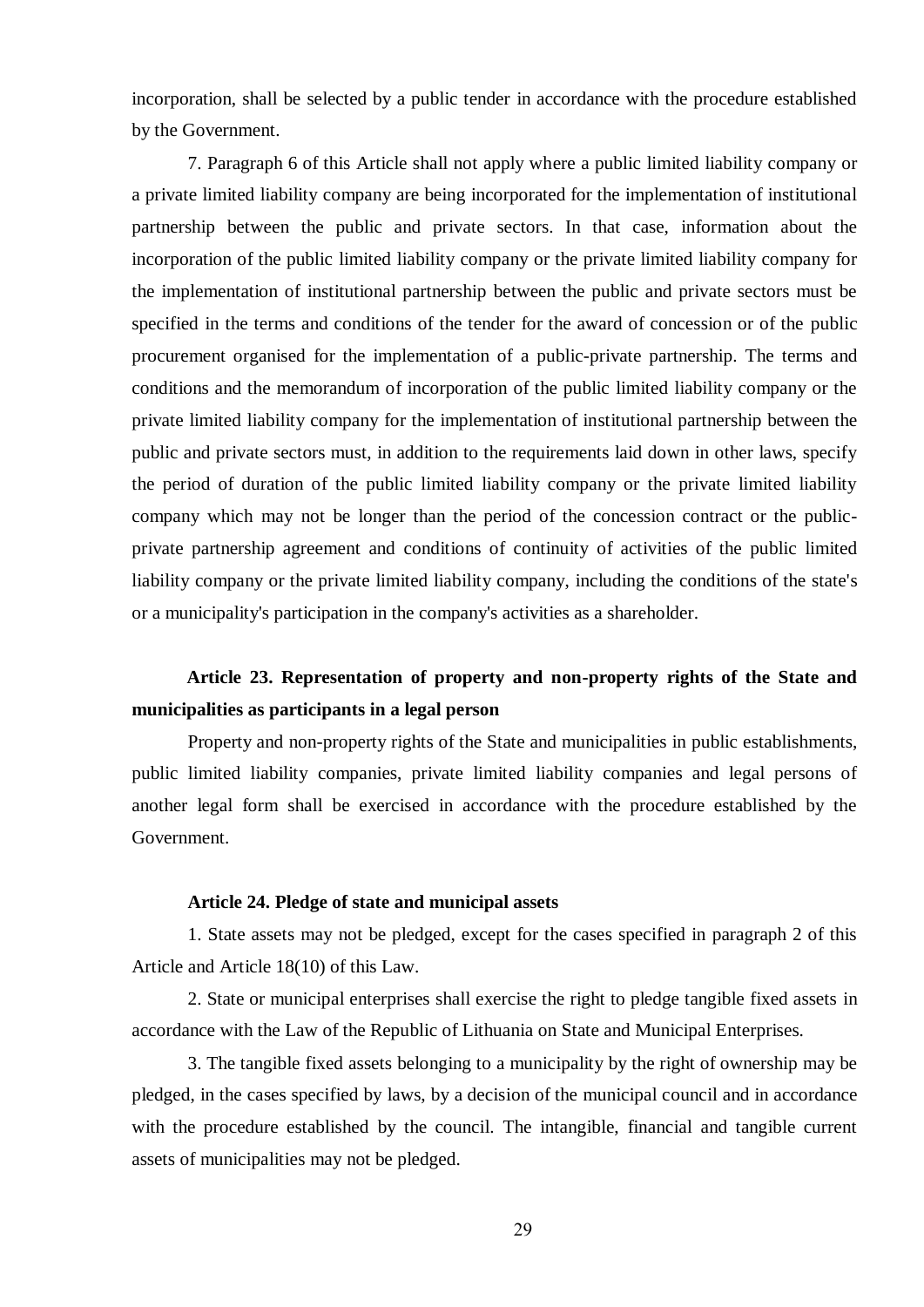# **Article 25. Control of the accounting, management, use and disposal of state and municipal assets**

1. The control of accounting, management, use and disposal of state assets shall be exercised by the internal audit service (internal auditors) of state institutions, state enterprises, establishment or organisations and the National Audit Office of the Republic of Lithuania (hereinafter: the 'National Audit Office').

2. The control of accounting, management, use and disposal of municipal assets shall be exercised by the municipal controller (office of the controller) and the National Audit Office.

## **CHAPTER FOUR**

# **TRANSFER AND WRITE-OFF OF STATE OR MUNICIPAL ASSETS WHICH ARE REDUNDANT OR INELIGIBLE (NOT POSSIBLE) FOR USE**

# **Article 26. Recognition of state and municipal assets as redundant or ineligible (not possible) for use**

1. Intangible assets, tangible fixed assets and tangible current assets shall be recognised as redundant or ineligible (not possible) for use where:

1) they have physically depreciated;

2) they have functionally (technologically) depreciated;

3) they have been recognised to be in an emergency condition in accordance with the procedure established by the Government or an institution authorised by it;

4) they have deteriorated or have been damaged;

5) they have been destroyed (damaged) during natural disasters or accidents and this has been documented appropriately;

6) the use thereof is not possible due to the activities of third persons and this has been properly documented. The value of tangible assets recognised as not possible for use due to the activities of third persons shall be transferred to financial assets (funds to be received);

7) they hinder the building of new construction works or reconstruction of the existing construction works or territories. This provision shall only apply to items of immovable property, except for immovable cultural property, upon coordination of a new construction or reconstruction project in accordance with the set procedure.

8) they are not required for the performance of state or municipal functions and/or there is no application for them;

2. Intangible assets, tangible fixed assets and tangible current assets may be recognised as redundant or ineligible (not possible) for use where it is economically unviable to renovate them,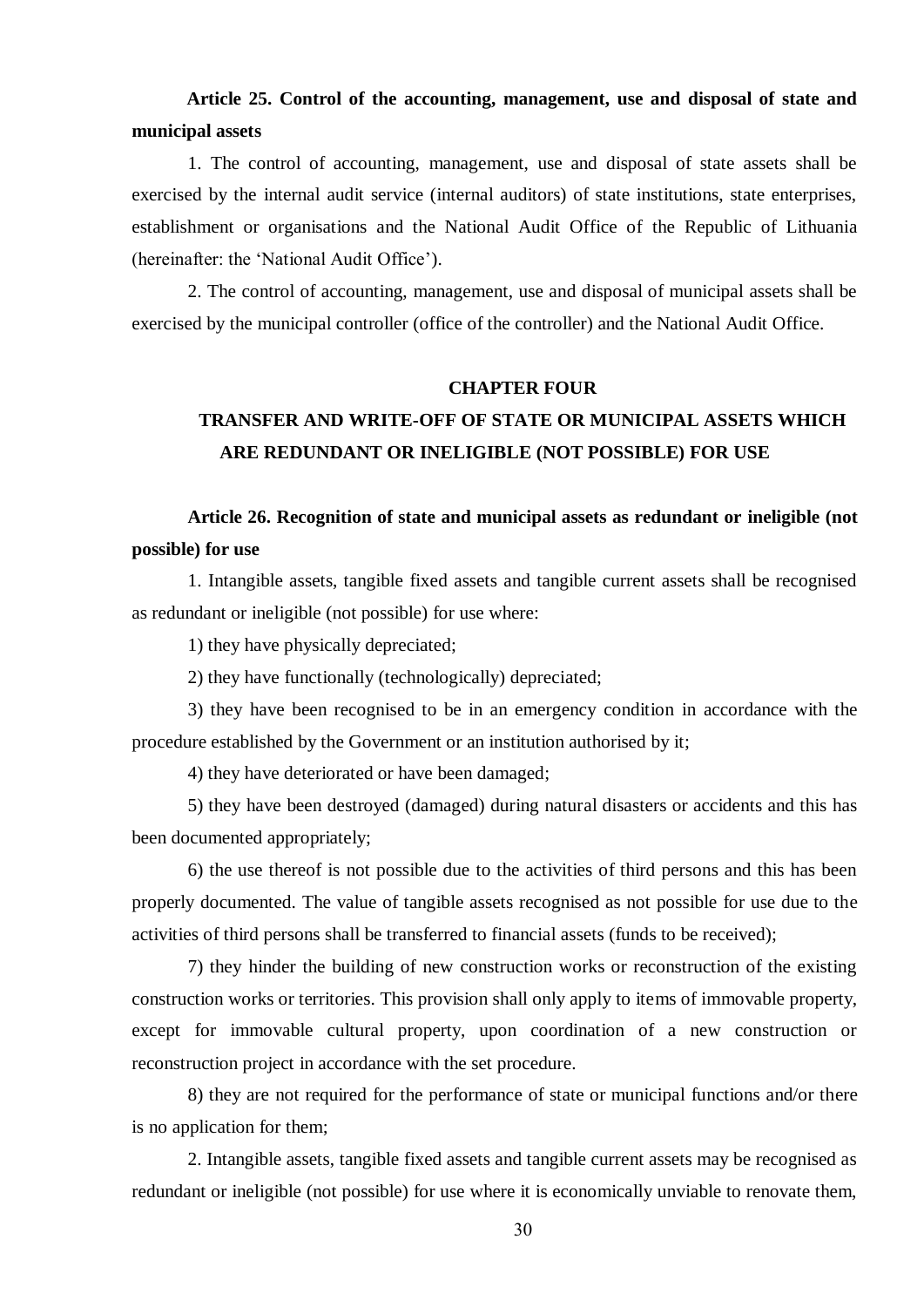except for the case specified in point 8 of paragraph 1 of this Article. Renovation of assets shall be considered economically unviable where the costs of repair (reconstruction) of the assets are equal to the acquisition price of new assets intended for the same purpose and of the same capacity or exceed it.

3. Land, forests, internal waters and financial assets may not be recognised as redundant or ineligible (not possible) for use.

4. A decision on the recognition of state or municipal assets as redundant or ineligible (not possible) for use shall be adopted by the asset manager, except for the persons specified in Article 10(4) and Article 12(3) of this Law. The decision on the recognition of the assets managed by the persons specified in Article 10(4) and Article 12(3) of this Law as redundant or ineligible (not possible) for use shall be adopted upon returning the assets to the state or municipal institution or establishment, or the manager of centrally managed state assets that has concluded the agreement. The decisions on the recognition of state immovable items as redundant for the performance of state and municipal functions, adopted by asset managers in accordance with the provisions of point 8 of paragraph 1 of this Article, must be coordinated with the manager of centrally managed state assets.

# **Article 27. Use and write-off of state and municipal assets which are redundant or ineligible (not possible) for use**

1. State or municipal intangible assets, tangible fixed and tangible current assets which are redundant or ineligible (not possible) for use, except for the case specified in Article 26(1)(6) of this Law, may be used in the following ways:

1) by transferring them by the right of trust in the cases and in accordance with the procedure laid down in Articles 10, 11 and 12 of this Law;

2) by transferring them under a loan for use agreement in the cases and in accordance with the procedure laid down in Article 14 of this Law;

3) by investing them in the cases and in accordance with the procedure laid down in Article 22 of this Law;

4) by selling them at public auctions (except for immovable items and assets managed by the diplomatic missions, consular posts and missions of the Republic of Lithuania to international organisations) in accordance with the procedure established by the Government;

5) by selling the immovable items in accordance with the procedure established in Article 21 of this Law;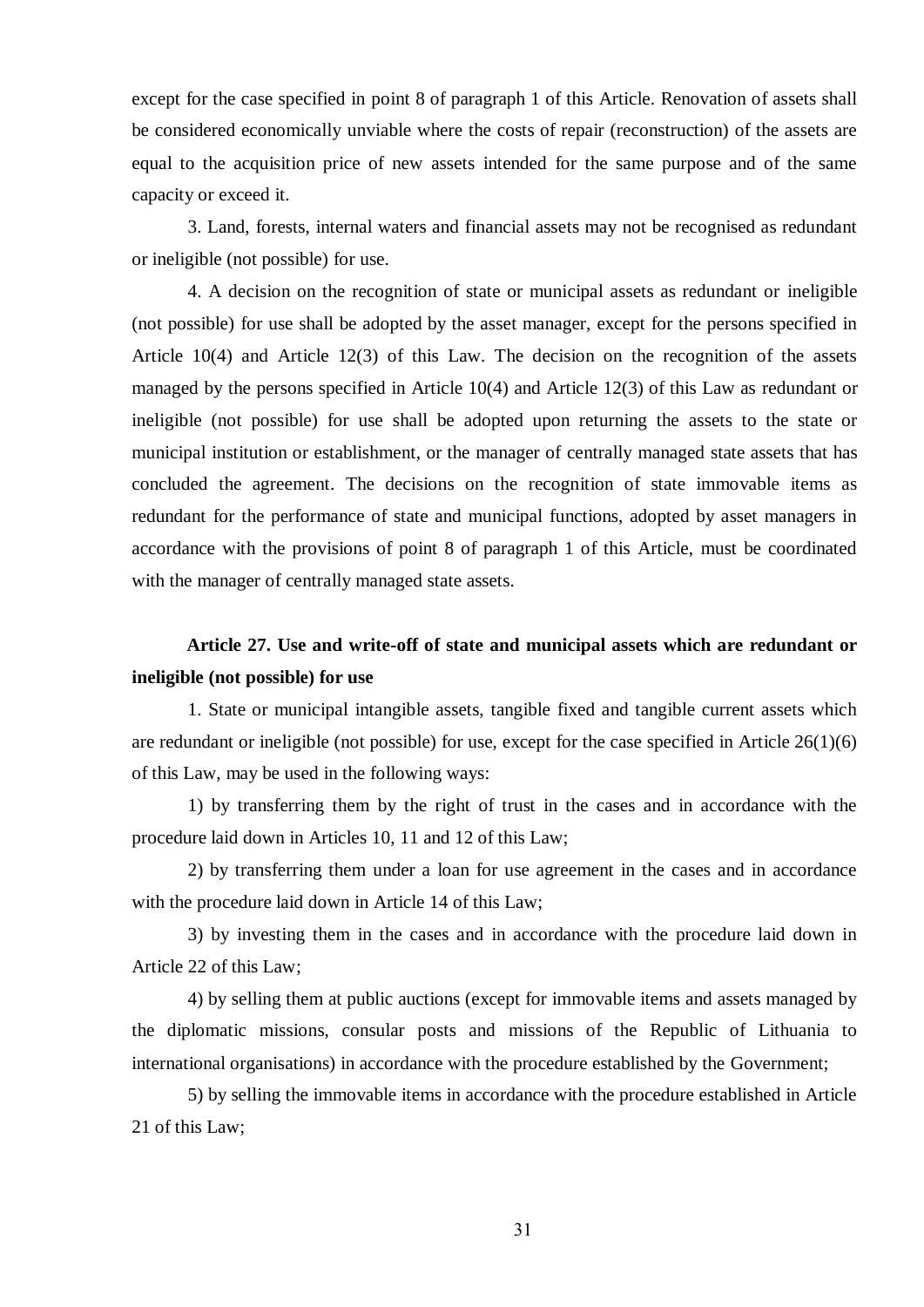6) by selling the assets managed by the diplomatic missions, consular posts and missions of the Republic of Lithuania to international organisations (except for immovable items) in accordance with the procedure established by the Government;

7) by transferring them into the ownership of the State or municipalities in the cases and in accordance with the procedure laid down in Articles 6 and 20 of this Law, or by transferring them into the ownership of other entities referred to in Article 20(6) and (7) of this Law;

8) by transferring animals in the manners established by this Law, including transfer into the ownership of other persons, in accordance with the procedure established by the Government or an institution authorised by it, or a municipal council.

2. Where state or municipal tangible fixed or current assets which are redundant or ineligible (not possible) for use cannot be used in any of the manners specified in points 1-7 of paragraph 1 of this Article, they must be written off and dismantled, and the residual materials must be entered in the accounts. The remaining assets, including the assets the costs of dismantling whereof exceed the anticipated value of the residual materials, may be liquidated with prior decontamination, where necessary. The intangible assets recognised as redundant or ineligible (not possible) for use shall also be liquidated. Where redundant or ineligible (not possible) for use animals belonging to the State or a municipality by the right of ownership cannot be used in the manner specified in point 8 of paragraph 1 of this Article, they must be written off in accordance with the procedure established in paragraph 6 of this Article.

3. The list of assets relating to the information comprising state secrets, which must be destroyed in compliance with the set requirements for the protection of information comprising state secrets when such assets become redundant or ineligible (not possible) for use, shall be drawn up by the manager of the assets to be destroyed, i.e. by the state or municipal institutions being the entities of secrets and enterprises and establishments established by them, whose activities are related to the use or protection of classified information and which, in accordance with the procedure laid down by the Law on State Secrets and Official Secrets, have been granted the right to classify and declassify information, upon coordinating the list with the Commission for Secrets Protection Coordination of the Republic of Lithuania.

4. A state or municipal institution, enterprise, establishment or organisation which have used the assets in the ways specified in paragraph 1 of this Article, except for point 2 of paragraph 1, must write them off.

5. The uncovered share of financial assets (funds to be received) in the case referred to in Article 26(1)(6) of this Law shall be written off upon entry into force of the decision of the prosecutor or the decision of the judge of a pre-trial investigation regarding termination of the